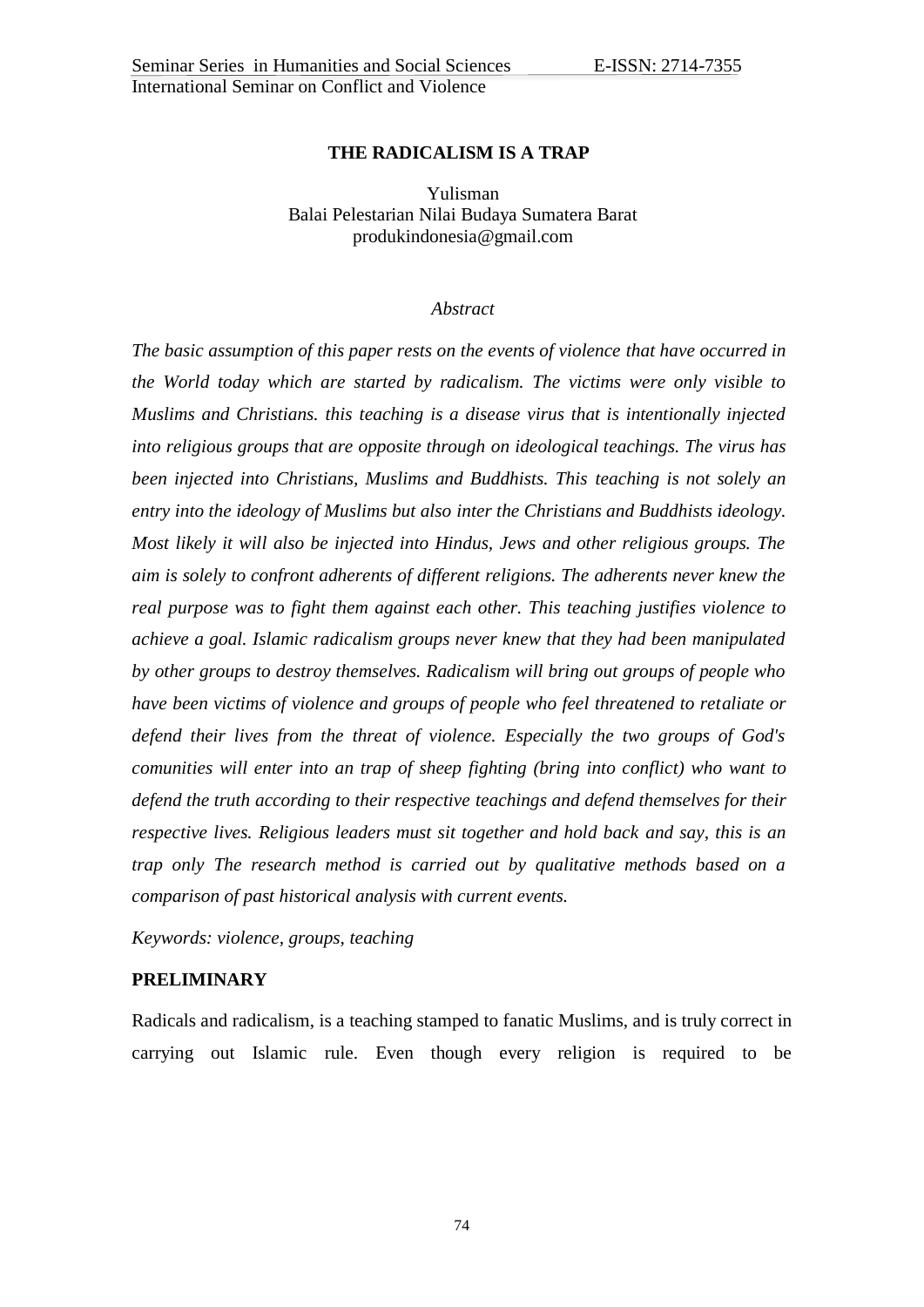fanatical about their respective religion. Islam, Christianity, Buddhism, Hinduism, konghucu, sinto and other religious religions are demanded by their respective religions to really practice their teachings in their lives. Nothing wrong with this as long as the adherents do not harm others in the broadest sense. The basic problem is, when radicalism and radicalism turn into terror that threatens other people, Muslims themselves and non-Muslims. Radicalism, which is an act of terror, has given anxiety and fear to people who live on this earth. Terror is not only carried out by Muslims, but also followers of other religions, such as the events experienced by Ms Wawah in Padang in West Sumatra in 1998 and the Rohingya Tribe in Rakine Mianmar. Kim Hyeun Ji, a South Korean citizen stated that Islam never taught violence (Bagaskoro 2016; 9). Radicalism groups that lead to acts of terror are either moved by groups of followers of the religion itself, or driven by other groups who deliberately use the hands of others to achieve their goals. These teachings are brought and deliberately injected through the teachers who have been provoked by the teachings (Muchith, 2019; 7).

ISIS, which aspires to establish an Islamic state, is a member of the entire world and provides radical teachings for the sake of the struggle to achieve its goals. The teachings are given directly or indirectly through the media (Kholidi, 2016). Not only about military training, its members are taught the doctrine of the obligation to forgive people (which according to ISIS infidels). Some people are too excessive to give meaning to the infidel.

A weapon that is given to Muslims from generation to generation can be used by others to kill Muslims themselves. The peoples can engineer how weapons can eat the owner. Snouck Horanye used the Qur"an as a weapon to conquer the people of Aceh, and uses symbols of Islam, so that the people of Aceh are deceived by the style of Snouck Horanye which is a weasel hairy with chickens. The peoples can be fooled by a fake face that resembles the original. In the Hong Kong flem, it was also observed that to conquer drug networks, the police had to disguise themselves as part of the drug group, so the police would know who the mastermind was and how to control them. the police who disguised themselves as hunted parties also had to deal with the police who were hunting down the perpetrators.

.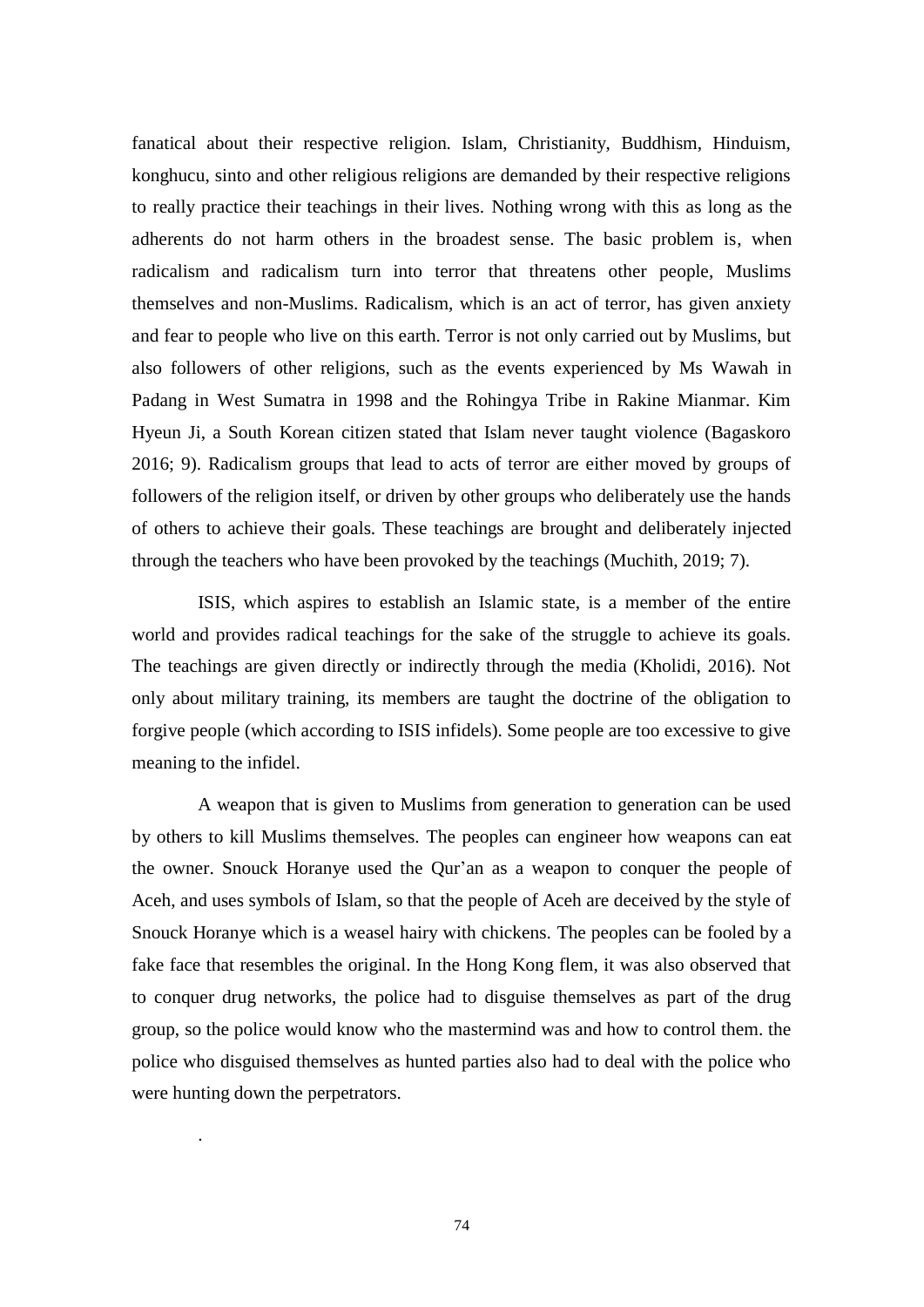The Arabian Peninsula is a oil rich area in, the birth place of the prophets, where the teachings of truth by in Islam. And also a place where rich people fight over their land and protect their wealth in various ways. A place for good people who give their wealth, objects and thoughts to the eyes of the people. The place where human civilization began with the descent of Prophet Adam according to Islamic belief. The place people who are domiciled, with this reason also the apostles were born here to convey the truth. The prophet and the apostle were sent down by Allah to this earth solely to save humanity from the evil deeds which were also committed by mankind at that time

In human life, there are still groups that are opposite each other, populism in Europe and America according to Cas Mudde is an ideology of separating society into two homogeneous camps and antagonistic groups. One group is called pure people and another group is categorized as corrupt elite (Policy brief, 2017; 1). When there are two conflicting groups, the two groups will try to be winners, one or both of them do anything and act various ways to become the winner including reuniting with the enemy. Muslims convey a truth that should not deviate from the teachings of the Qur'an and Hadizt, while other groups may win an opposition by doing whatever they can do. There are three weapons that are often used by to paralyze Muslims, namely: money, position and women. These three weapons were once offered to the Prophet Muhammad SAW, and he refused with answers, the sun in my right hand, and the moon in my left hand, as a gift, then I will continue to convey the truth, not the wishes of yourself.

Money is the most powerful weapon in winning a case, the right one can be wrong, and strong can be a weak by money. The united can become broken, the believers can be shaken. Money is always pursued and hunted by mankind, in general in various ways, stealing, robbing, cheating, falsifying, activating, slandering, cooperation and other steps that cannot be mentioned one by one. With people's money, people can create new groups that are structured in the form of organizations to achieve their goals. A large organization can be divided into two, three, four or so on by money.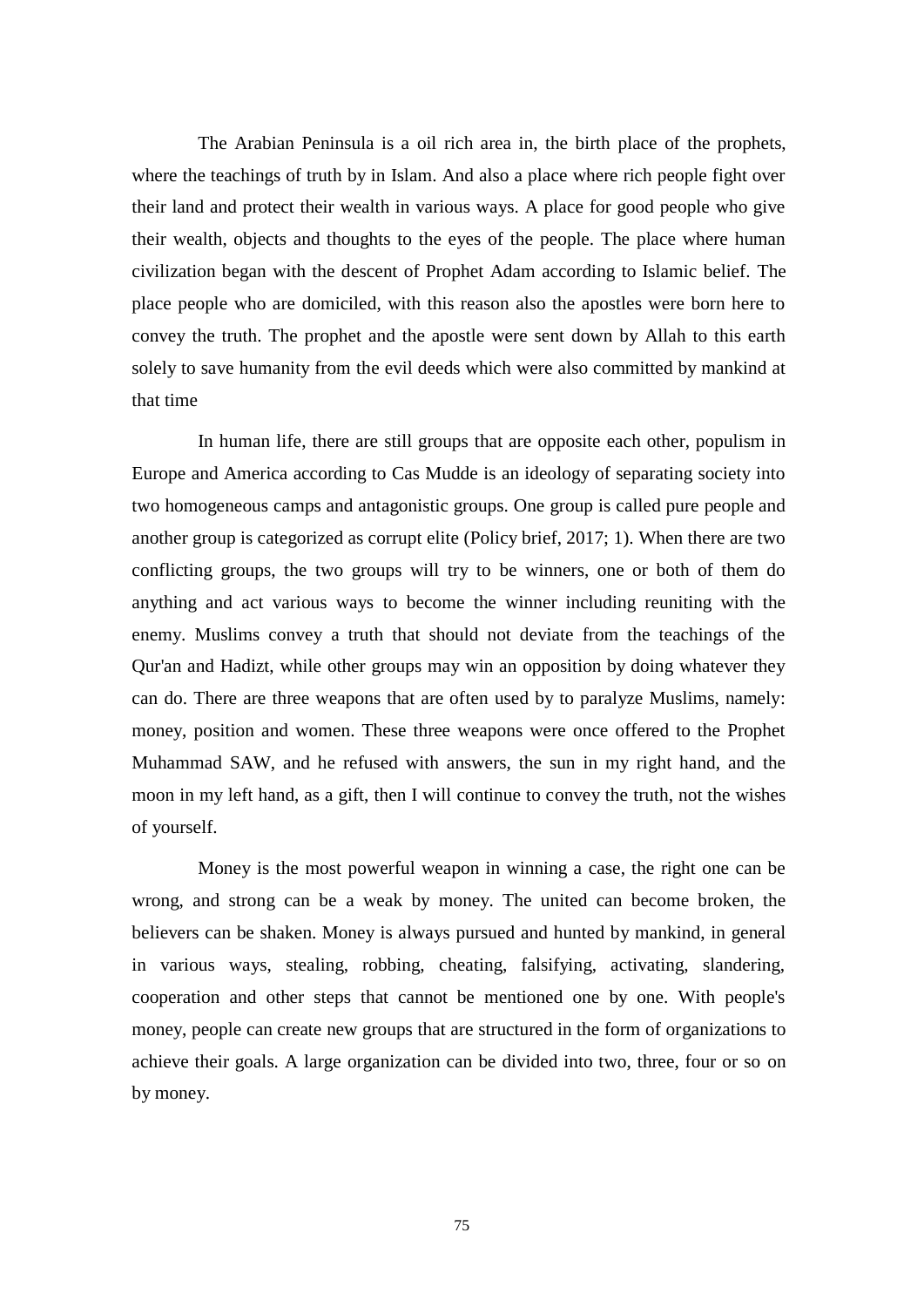Position is something that humanity has always pursued since long ago until now. Because the position of people to kill each other, even to reach the king's deeds, people who are brothers must also kill each other, especially people who have no blood relations at all. A position will provide extensive and extensive authority to regulate all actions taken by people under the authority of that position.

Women are the idols of men, basically some of the search results done by men are intended for women, for wives, for concubines, for prostitution, etc. Prostitution for women has occurred since time immemorial. Some of the men died wives, children and their families just to prostitute. For those who have money, it will not be difficult to get a desired woman. Capitalized in the hands of money is very easy to move into one's own pocket even though in a way that is not legitimate.

A large religious group is divided in two and opinions such as Christian Protestant and Catholicism are also caused by money and position (Michael. 2016). And also the rupture of Islam into two parts Siah and Suni is also caused by money and position, women and positions. The parties that broke into pieces in Indonesia were also caused by money and position.

Armed with money, position and women, people can create new teachings that oppose each other. This can be caused by similarities: vision, mission, goals, enemies, hurt, revenge, or want to win more money and more power. The old teachings were distorted little by little so that the goal went smoothly. Radical teachings are the main goal for the originators. ISIS is an organization founded with money. Weapons of firearms, tanks, bullets, missiles are also bought with money. Be proud of ISIS having donors from generous wealthy people.

Some of the radicalist struggles are accompanied by terror, and the perpetrators are known as terrorists. Radicalism which began to grow and develop is one of the deviations to destroy Islam itself. There are several evidences that are clearly visible: that is, appearing in Islamic countries, hostile to Muslims like Sirya, who are terrorized by Muslims are people of Islam, the culprit is the Islamic people themselves. The divisions in Sirya are clear evidence that these Muslims are being fought by fellow Muslims with the aim of creating two mutually hostile Islamic groups such as siah and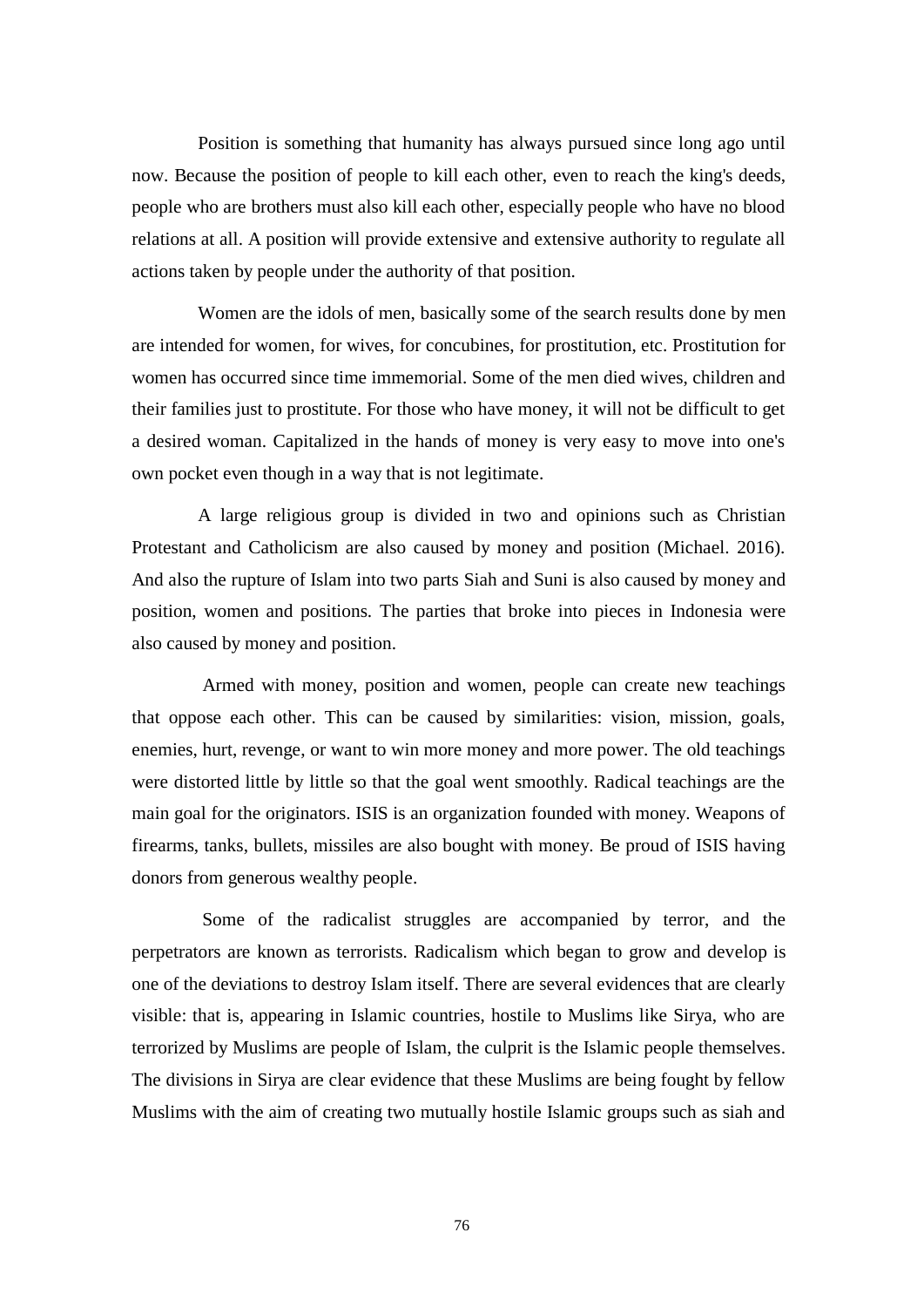sunni, to facilitate mastering the Islamic community itself. Save costs for destroying enemies.

There are so many people who do not understand the purpose and meaning of radicalism. This causes frequent mistaken views of one who is radicalism and tends to mean that radicalism: evil, murderer, has no humanity, cruel, and so forth. Though radicalism is only interpreted as people who obey their respective religion. Many writings in the form of journals, and books and research reports that have been written but only a few people write about the meaning of radacalism, especially the separation of meaning between radicalism and terrorism (Hasbiyallah, et all. 2016; 98).

Meaningful ugly radicalism is generally aimed at Muslims, although there is not the slightest bit of Islamic teachings that provide an opportunity to harm others. then where do these teachings come from? what is the real goal? how is the impact and what actions should be taken to prevent it? To answer this question, it is necessary to conduct research, especially literature research so that humanity does not misunderstand and fall into the abyss of wrong understanding.

# **THE CONCEPTUAL FRAMEWORK**

Radicalism comes from the word " radical ", and the word radical comes from radical English, which means radicals are similar to extreme, comprehensive, fanatical, revolutionary, and fundamental meanings while the word radical comes from latin, radic, which means root.

According to Sarliti Wirawan the notion of Radicals is affection or a positive feeling towards everything that is extreme to the root. A radical attitude that encourages individual behavior to defend fiercely against a belief, beliefment, religion or ideology that he adheres to, while Kiki Nawangwulan gives an understanding that radical is a violent act that is contrary to deeds, norms and values. While radicalism contains various kinds of understanding, depending on who gives opinions about radicalism. According to Widiana radicals have extreme, comprehensive, revolutionary, fundamental meanings while radicalism is a doctrine or practice that embraces radicalism (Candra Nivitasari, 2018)

Radical1 / ra • at • kal / a 1 fundamentally (to the principle thing): change which -; 2 Pol very hard to demand change (law, government); 3 forward in thinking or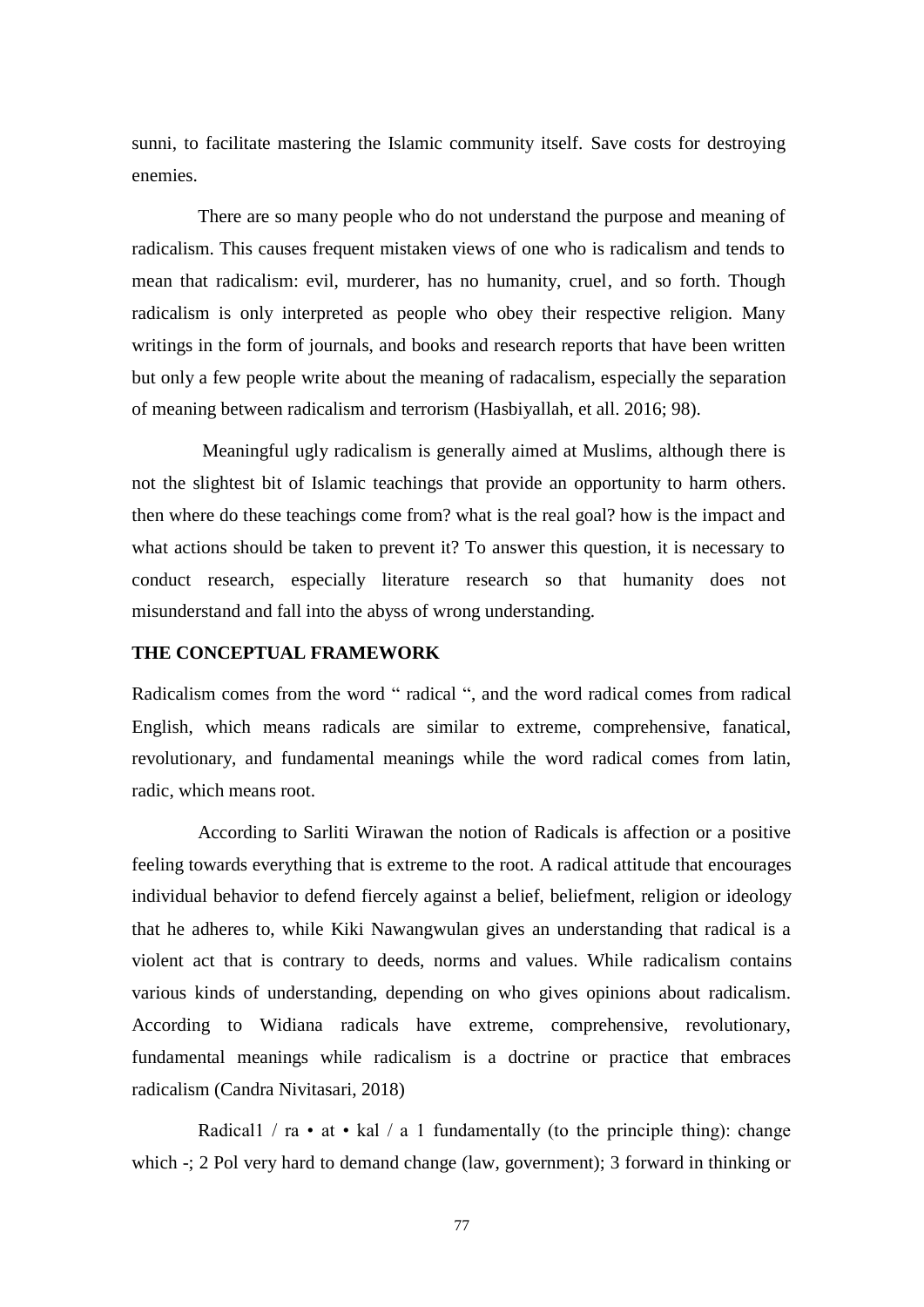acting; radicalize • in • when • make radicals (KBBi 2019) radicals / ra • in kal / n Kim atomic groups that can enter into various reactions as a unit, which reacts as if only one element , for example CH3- (methyl), C2H5- (ethyl), SO4 (sulfate); (KBBI 2019) - Kim acids are atomic groups in acid molecules that can take part in a reaction as a unit (the contents do not change during the reaction); - organic Kim an unsaturated atomic group which gives special properties to compounds containing it or which remain unchanged in the reaction sequence.

Radicalism / ra • at • times • 1/1 radical understanding or flow in politics; 2 understandings or schools that want social or political change or renewal by means of violence or drastic; 3 extreme attitudes in the political stream (KBBI; 21019) radical1 / ra • at • kal / a 1 fundamentally (to the principle thing): change which -; 2 Pol very hard to demand change (law, government); 3 forward in thinking or acting; radicalize • in • when • make radicals (KBBi 2019) radicals / ra • in kal / n Kim atomic groups that can enter into various reactions as a unit, which reacts as if only one element , for example CH3- (methyl), C2H5- (ethyl), SO4 (sulfate); (KBBI 2019) - Kim acids are atomic groups in acid molecules that can take part in a reaction as a unit (the contents do not change during the reaction); - organic Kim an unsaturated atomic group which gives special properties to compounds containing it or which remain unchanged in the reaction sequence.

Radicalism / ra • at • times • 1/1 radical understanding or flow in politics; 2 understandings or schools that want social or political change or renewal by means of violence or drastic; 3 extreme attitudes in the political stream (KBBI; 2019)

radicalism / ra • at • times • 1/1 radical understanding or flow in politics; 2 understandings or schools that want social or political change or renewal by means of violence or drastic; 3 extreme attitudes in the political stream (KBBI; 2019)

Radicals are pure, not affected, cannot be influenced, justify their own opinions. Radicalime according to the author consists of two parts of understanding. The first is radical in the broad sense, namely: a notion that justifies the religion which he professes and blames other religions, does not force his understanding to be followed by others. The second is radical in a narrow sense, namely a notion that justifies the religion in which he believes and blames other religions, forcing his understanding to be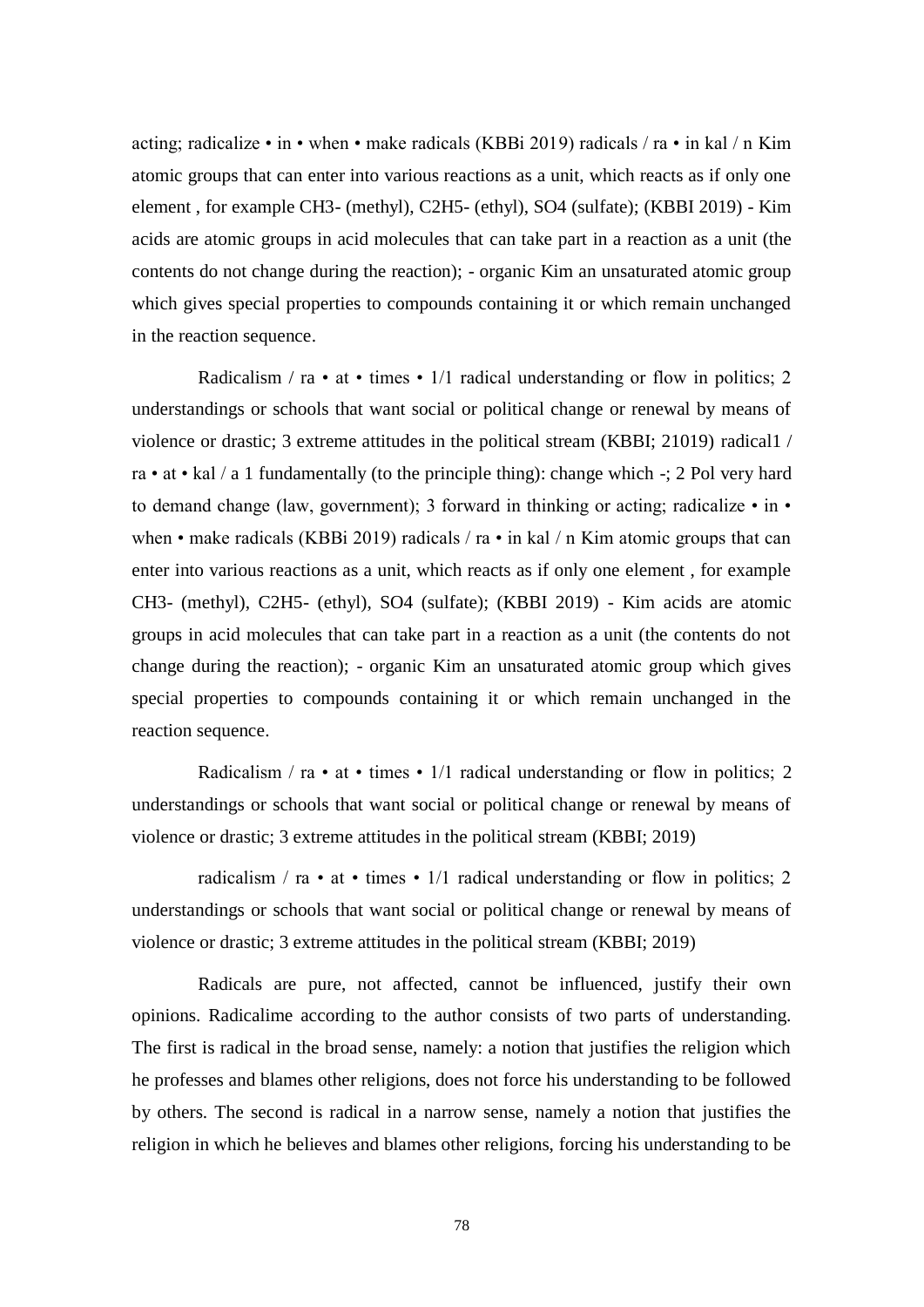adopted by others, allowing killing, getting rid of individuals or groups of individuals who are at odds with those concerned.

The trap comes from the basic word "trap" which is given the end, from the verb changes to a noun. Meaning, Meaning, Definition, Definition of the word "trap" according to the Indonesian dictionary (KBBI) online is as follows: Meaning of the word Jebak - je-bak n 1 cage to lure (catch) animals; trap: the peacock is hit -; 2 tools (seduction, etc.) that are used to lure or weaken the enemy, etc., like v 1 catching a trap:  $\sim$  birds; 2 lure the enemy etc. so that it enters the trap, especially v 1 gets trapped; already trapped; caught in a trap; 2 Ki enter (to an unpleasant place); suffer (trouble, contempt, etc.); got tricked; hindered (from freedom, etc.): this made it possible for the impoverished local community to go to the desert valley; the car is  $\sim$  congestion; trap; 2 ki deception: Phys electrons are defective or chemical impurities in semiconductors or insulators that can capture free electrons, traps 1 person trapping; 2 tools, etc. for trapping; 1 place for trapping; 2 processes, ways, acts of trapping (meaning KBBI; 2019)

A trap is entering someone or a group of people in a trap, while people who are trapped do not know where and where they will be taken.

# **RESEARCH METHODS**

This research was conducted with a qualitative method in which all written writings considered to be related in the collection were read and made as reference material. Material is taken from library literature, and browsing on the internet and the journal. This is done to get articles that can help so that this paper can become a reference for other researchers and become a guide for the general public. Phenomenology Approach (Phenomenology Approach) which is useful for describing conditions in human life. By trying to understand the meaning of an event that influences each other in humans in certain situations ". Approach events that have occurred in the past as a comparison of events that occur at the present time and provide predictions of predictions of events that will occur in the future.

## **RESULTS AND DISCUSSION**

79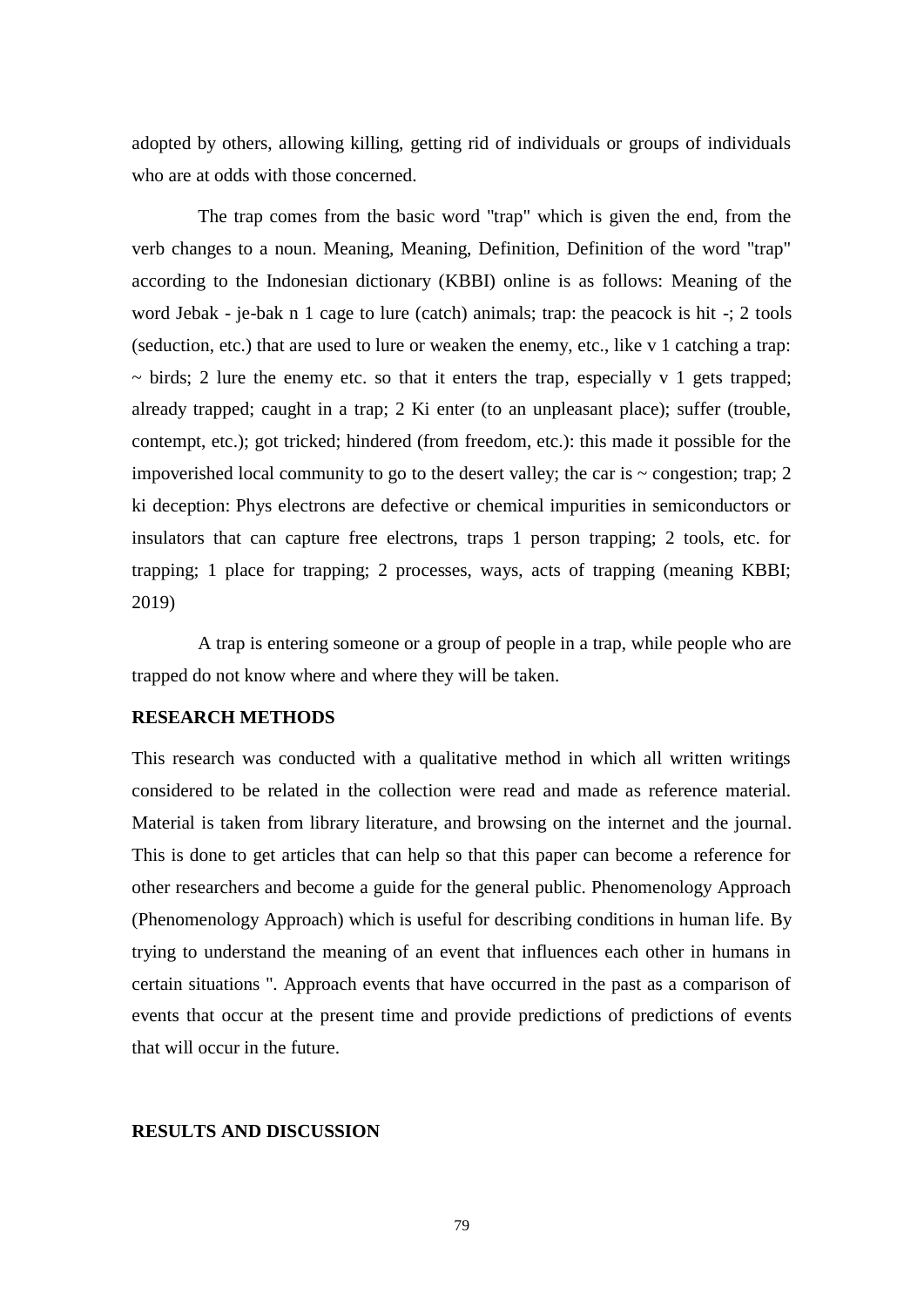### **History Of Radicalism**

Human life is likened to a journey to a destination. The road faced still consists of two types, good and bad (Listiawati, 2016; 296). Sometimes to achieve these goals there is a gentle and there is also with violence, there are those who retreat and some are ready to sacrifice property even to achieve its goals.

Radicalism and terros are not a new item, but a form of understanding that has grown since time immemorial. Even since the existence of Prophet Adam in Heaven. This understanding grew on the basis of the lack of willingness to accept the instruction of the new rules which were revealed by Allah to those whom he believed and new teachings that were contradicted by the teachings of the old teachings that were adopted by the people at that time. However, the term "Radical" was first known after Charles James Fox explained about the notion in 1797. Only at the moment the meaning of radicalism is enlarged to corner Islamic society, so that the people of this world are hostile to Muslims. With the ultimate goal to ground down, scorch the Islamic community on the surface of this earth. Even the adherents never say that they are a radicalism group. Only people who feel unhappy about branding them as radical groups that embrace radicalism.

Prophet Adam in the course of his life had to deal with Satan who at that time refused to accept his existence as a noble being. Satan rejected the Commandments to prostrate to Adam on the grounds that Satan was created from fire while Adam was created from the land, and Satan considered itself more noble than Adam (Rahimsyah, 2014; 5). Unaccepting the command of Allah which is called excessive Satanic radicalism, then Satan even carried out terror with persuasion to achieve his goal so that Adam would come out of Heaven. Satan seeks Adam's weakness by looking at the details of Adam's body, and Satan desires to be the weakest point (Rahimsyah, 2014; 5). and Since this event there has been a growing understanding of radicalism. Understanding that does not want to accept other parties as an inseparable part of life and only wants to accept its own truth

Noah Prophet in delivering the revelations he received from Allah SWT was opposed by the people who adhered to a belief in a different one from worshiping idols at that time (Rahimsyah, 2014; 15). Groups that cannot accept the teachings didnot want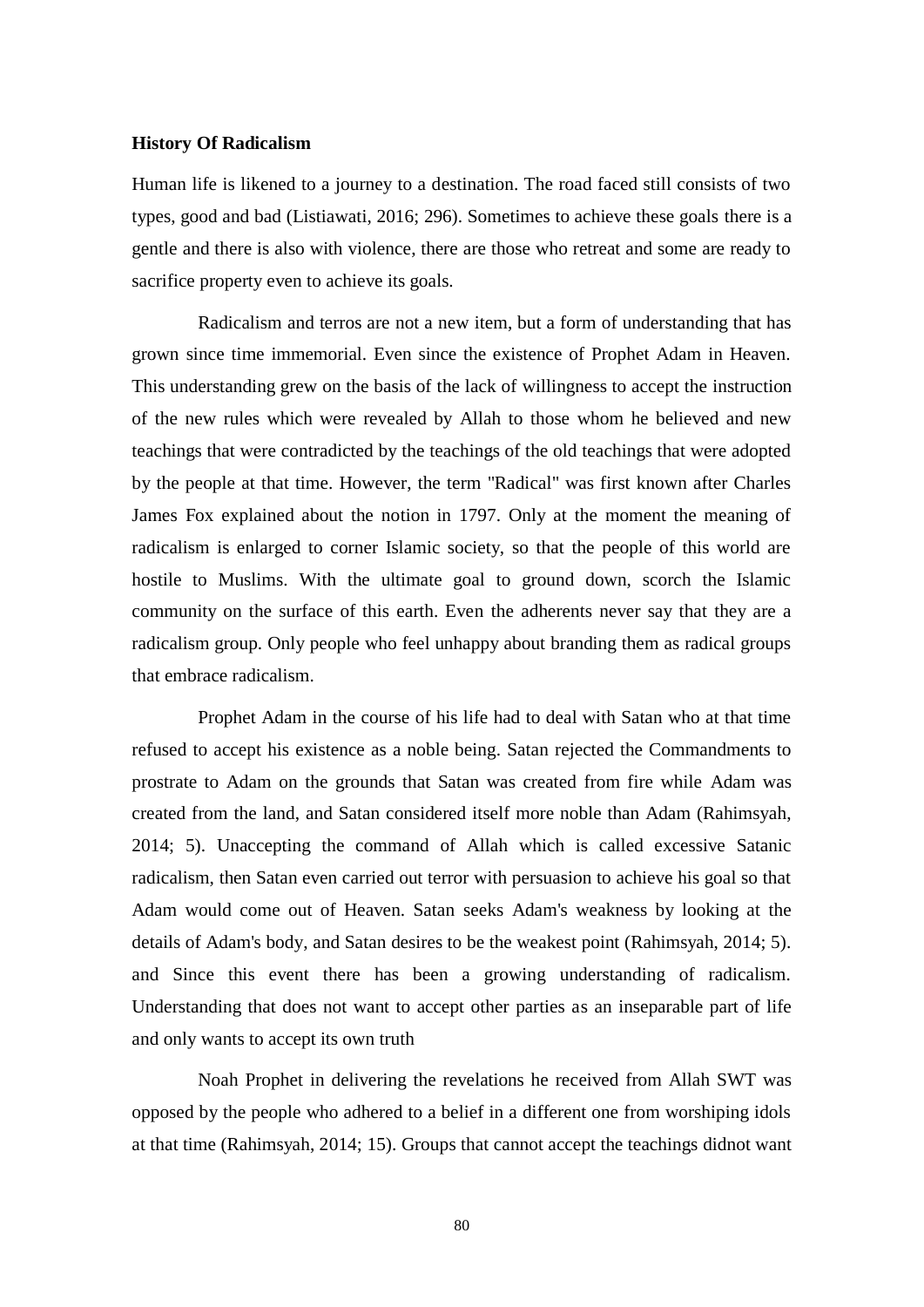to accept and follow God's revelation and try to destroy Noah, so that the teachings did not expand, they have even threatened Noah as part of the people who will be stoned (Asy syu'ara.a verse 116). Noah Prophet was considered someone who was crazy. Even his own son fell prey to the radical slander at that time.

Prophet Hud in delivering the revelations which he received from Allah Subhanahu wa ta'ala was opposed by the people who adhered to belief in idols in the form of bricks at that time. The group that cannot accept teachings and oppose Hud Prophet is Ad group of people who did not believe in the existence of God. The groups that have excessive understanding of radicalism view that the dead do not live again. It's hard to be happy only in the world, and those who have died mean they are gone (Rahimsyah, 2014; 35). At the time of the Prophet Hud this was the birth of the atheist group for the first time.

Prophet Ibrahim was born in the Babylonian kingdom which was absolute with a King named Namrud. in conveying the revelations which he received from Allah Subhanahu wa ta'ala was opposed by the people who adhered to the belief in idols at that time. The groups cannot accept the teachings try to destroy Abraham, so that the teachings did not expand. The impact of this understanding of radicalism has brought the Prophet Ibrahim to be burned in a large pyre of fire..

Lut Prophet had to deal with a group that adhered to deviant ideas in Sadun. At that time the negative radical group was that the community did not recognize marriage legally. They do male and female marriages with women who are known to be gay and lesbian at the present time. Lut Prophet had to deal with a group that adhered to deviant ideas in Sadun. At that time the negative radical group was that the community did not recognize marriage legally. They do male and female marriages with women who are known to be gay and lesbian at the present time.

Moses Prophet was born in the kingdom of Pharaoh who was cruel, absolute, who declared himself to be God. Moses Prophet in delivering the revelations which he received from Allah Subhanahu wa ta'ala was opposed by the King of Pharaoh who adhered to the belief in idols at that time. The comunities cannot accept all teachings. They were divided into two parts, the first group was a group that is loyal to Raja Fir'aun and the second group was a group that only uses Prophet Moses as a protector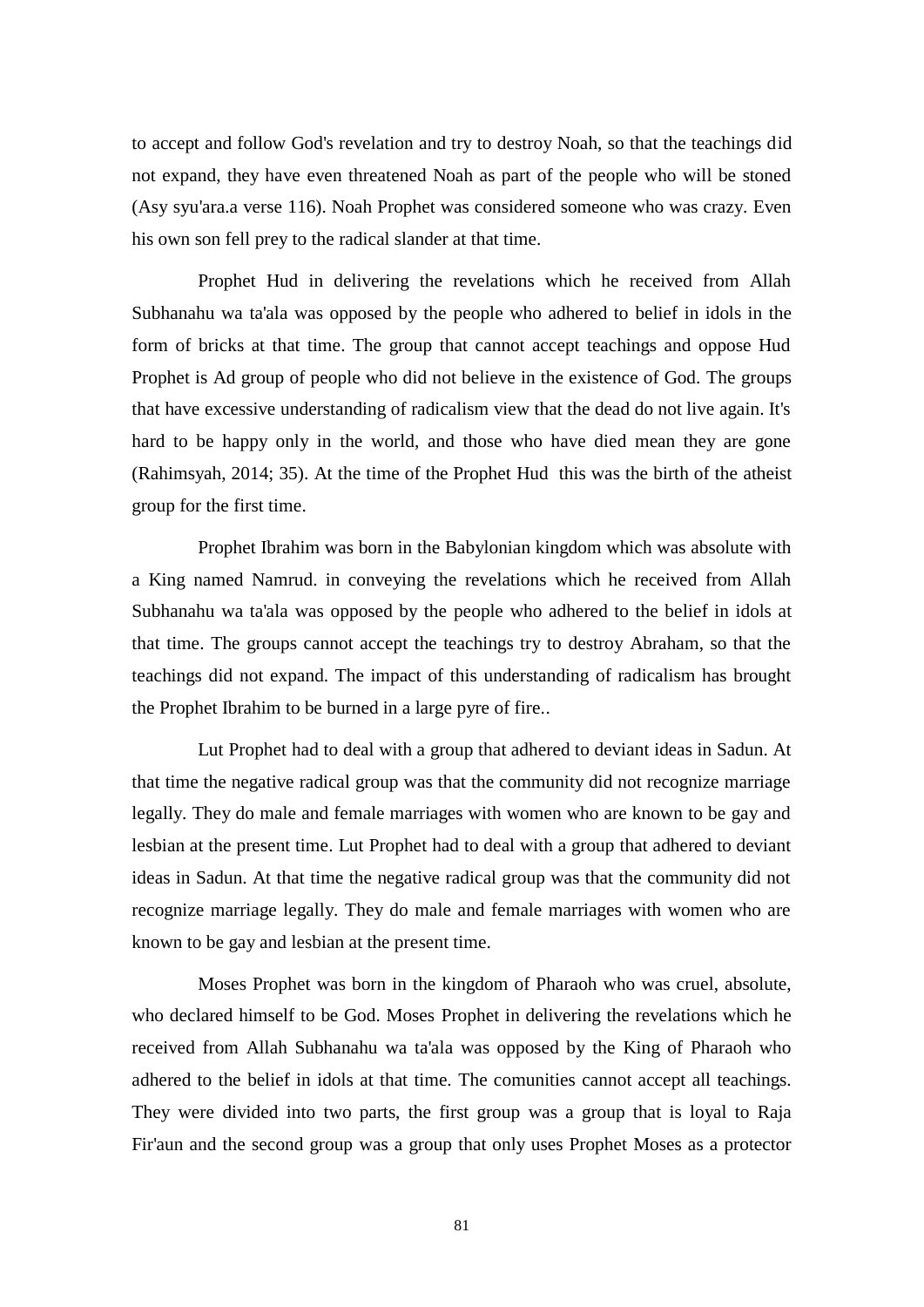from the pursuit of Pharaoh. The impact of the excessive understanding of radicalism by Moses was abandoned by some people who pretended to follow his teachings.

Isa AS Prophet<sup>1</sup> in delivering the revelations which he received from Allah Subhanahu Wa Ta'ala was opposed by the people who adhered to beliefs deviating from the teachings of Allah at that time. The comunities cannot accept the teachings were trying to destroy the Isa Prophet, so that the teachings did not expand. The impact of this understanding of radicalism has brought Isa Prophet on the cross by the people who did not accept his teachings. According to Jewish law, Jesus was accused of a religious offense, because claiming to be "the Son of God", means equating himself with God and this is blasphemy which must be put to death. Under Roman rule, Jewish courts have no right to impose the death penalty. Therefore, they delegated this case to Roman courts, so that the death penalty could be carried out (wikipedia.org 2019). Another source also said that Jesus was sentenced to death because he claimed to be a king for Jews (Matthew 27: 1-10 (TB)). The reason for confession of Jesus claiming to be a King is very unlikely or the reason made for Jesus leaving. To claim to be a king, not to have followers from the teachings of his teachings but to have a community, have a territory, have rules and have a device from his government. A prophet does not have a community but has followers, does not have territory, does not have rules governing his government and also does not have a government structure. A prophet is considered a leader because not of the reasons mentioned above but because a prophet teaches guidance, identical as a teacher to his students. A prophet being a leader is not caused by being lifted by someone else or himself but rather naturally the followers acknowledge him as a leader. The second reason that Isa Prophet was crucified to erase the sins of the previous people, also makes no sense, because at that time Isa Prophet was very much needed to convey the teachings to guide humanity to the right path. The reason for the abolition of sin is also considered the reason made after the death of Isa Prophet. In the Islamic perspective, removing sins, having to repent, and asking forgiveness of Allah, and promising not to carry out his wrong actions and carry out those promises with all his heart. Unlike the case of the death of Jesus who was killed by means of a cross, witnessed by his mother, and the general public. From the process of his death, there was a very deep hatred of Jesus, and Isa Prophet was considered to

1

 $<sup>1</sup>$  Isa Prophet is Jesus, Prophet Isa is called by muslim, and Jesus is called by Kristian</sup>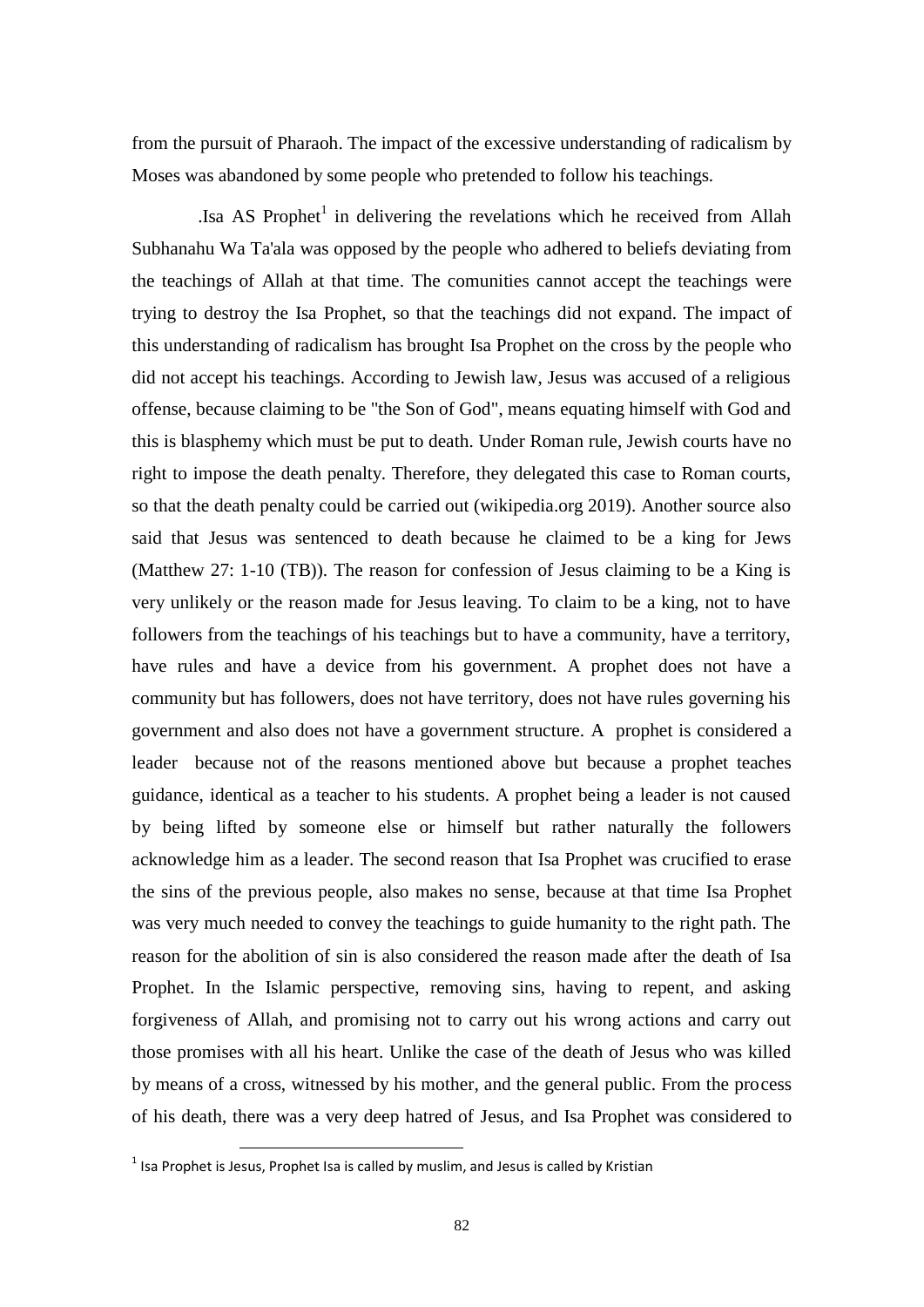have made a great mistake so that his sentence was carried out very cruelly and displayed to the general public. Reflecting on the facts that happened at the moment, the reason for the crucifixion of Isa Prophet because he claimed to be a child of God made little sense, because teachings that were deemed deviant would be hostile, burned and exterminated. We can see the same event now between Muslims and Ahmadiyah followers. Or the followers of Isa Prophet are increasingly more and more so worrying about the teachings of the old teachings at that time. Understanding of excessive radicalism has led Isa Prophet to the cross of the cross.

The Prophet Muhammad *Shallallahu 'Alaihi Wasallam*, in conveying the revelations which he received from Allah *Subhanahu Wa Ta'ala* was opposed by the people who adhered to the belief in idols at that time. The groups cannot accept the teachings try to destroy the Muhammad Prophet *Shallallahu 'Alaihi Wasallam*, so that the teachings do not expand. Even though the Prophet Muhammad *Shallallahu 'Alaihi Wasallam* passed away in reasonable conditions, but in the course of his life, he was very much under pressure from people who did not accept his teachings. Radicalism goes in the form of slander and forms a colony to always be hostile to it.

Al-Baqarah 145.

بِتَابِع ۚ وَمَاۤ اَنَّتَ بِتَابِعٍ قِبْلَتَهُمِّنۡ اَ تَيۡتَ الَّذِيۡنَ اُوۡتُوا الۡكِتَٰبَ بِكُلِّ اٰيَةٍ مَّا تَبِعُوۡا قِبۡلَتَكَۥوَلَإ ĺ |<br>| j  $\overline{\phantom{a}}$ ;<br>) ĺ ĺ  $\frac{1}{2}$  $\ddot{\Omega}$ ﴾١٤٩ ( ٓكَ اِذًا لَّمِنَ الظُّلِمِيْنَ اتَّقِبْلَةَ بَعۡضٍ وَلَبِنِ اتَّبَعۡتَ اَهۡوَاۤءَهُمۡ مِّنۡ بَعۡدِ مَا جَآءَكَ مِنَ الۡعِلۡمِ Ĩ  $\frac{1}{2}$ Ĩ ļ  $\ddot{\phantom{0}}$ ĺ

 *Meaning: And indeed if you bring to people (Jews and Christians) who are given the Book (Torah and Bible), all verses (information), they will not follow your Qiblat, and you will not follow their Qiblat, and some of them will not will follow the mecca for the other part. And truly if you follow their desires after knowledge has come to you, surely you will belong to the wrongdoers (the Qur'an Indonesia; 2019).*

The above verse explains that all adherents of a religion will continue to justify the religion they follow, and always see that other religions are wrong. Muslims have been told in the scriptures that Jews and Christians will not recognize the teachings of Islam. And also Islam will not follow the teachings of Jewish and Christian teachings. Since there has never been terror. The radicalism is deliberately prepared for acts of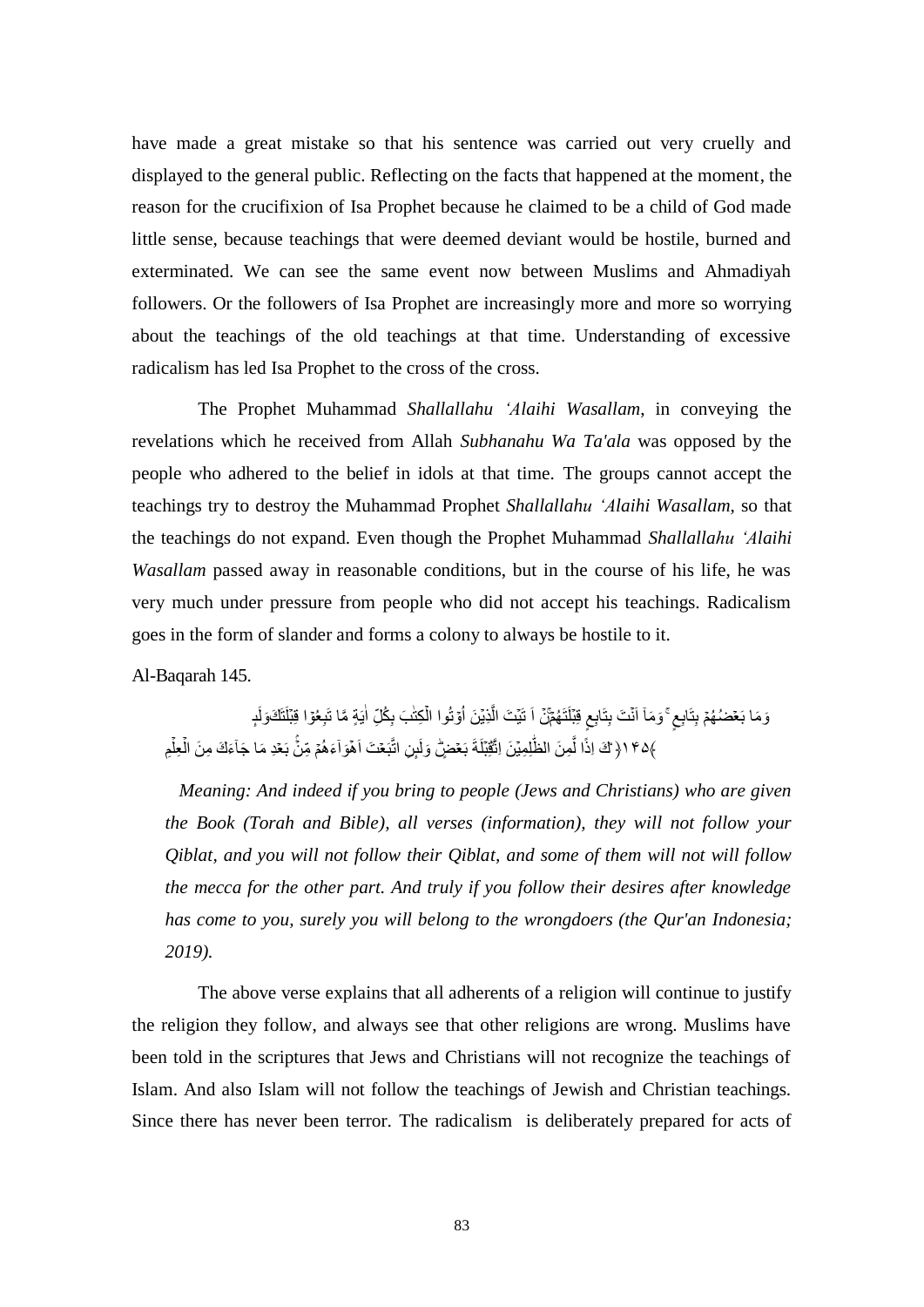terror, is a part of the teachings of a group of people who intentionally make fight each other between adherents. .

## **Radicalism In Buddhism**

Every religious adherent will consider his religion to be the most righteous, so does the Buddha, this is what is called Buddhist radicalism. This radicalism will not hurt followers of other religions, because every follower of religion is required to uphold his teachings. Every religious teaching guides its followers to get along with other religions, and is forbidden to hurt each other. The Rohingya event is an ugly picture of a group claiming to be Buddhist. Rohingya events in Mianmar are not a picture of Buddhist teachings but political interests of other parties who intentionally incite, pitting fellow Mianmar citizens to hate each other and be hostile. Aside from political interests, the main goal is to provoke anger from Muslims throughout the world. the emergence of hate values is the beginning of division and peace. Usually those who want this condition use the hands of minorities first to take an action that will provoke anger from the majority group. The virus was intentionally injected in the form of a fanatical ideology taken from the teachings of the minority. When actions have been taken, and the emergence of hatred of the majority, the virus is also injected into the majority taken from the teachings of the majority.

### **Radicalism In Kristen**

Christianity greatly glorifies the nature of compassion and peace, while Judaism has a hard, and rigid (Asshiddigie, 1996; 29). Wawah is a sweet girl who is polite. The tragedy of this beautiful girl who was kidnapped, raped and forced to leave religion (converted), is evidence of excessive radicalism from some followers of Christianity (Rasyid HF, Anonim). There are other parties intentionally injecting hate viruses that are mixed from the Christian teachings themselves to minorities in West Sumatra. The culprit was financed by someone to do the apostasy. Same with Buddhist radicalism above, in order to provoke hatred of the majority, it is necessary to inject a virus that raises the hatred of the majority, to ignite conflict. Viruses are also injected into Minang people so that the two adherents of the religion clash with each other. The maturity of the Minang people gives the right step by completing it on the legal path. (S), (L), (L) and (W) Their actions need funds, and is there anyone who sponsors them? (BT) 28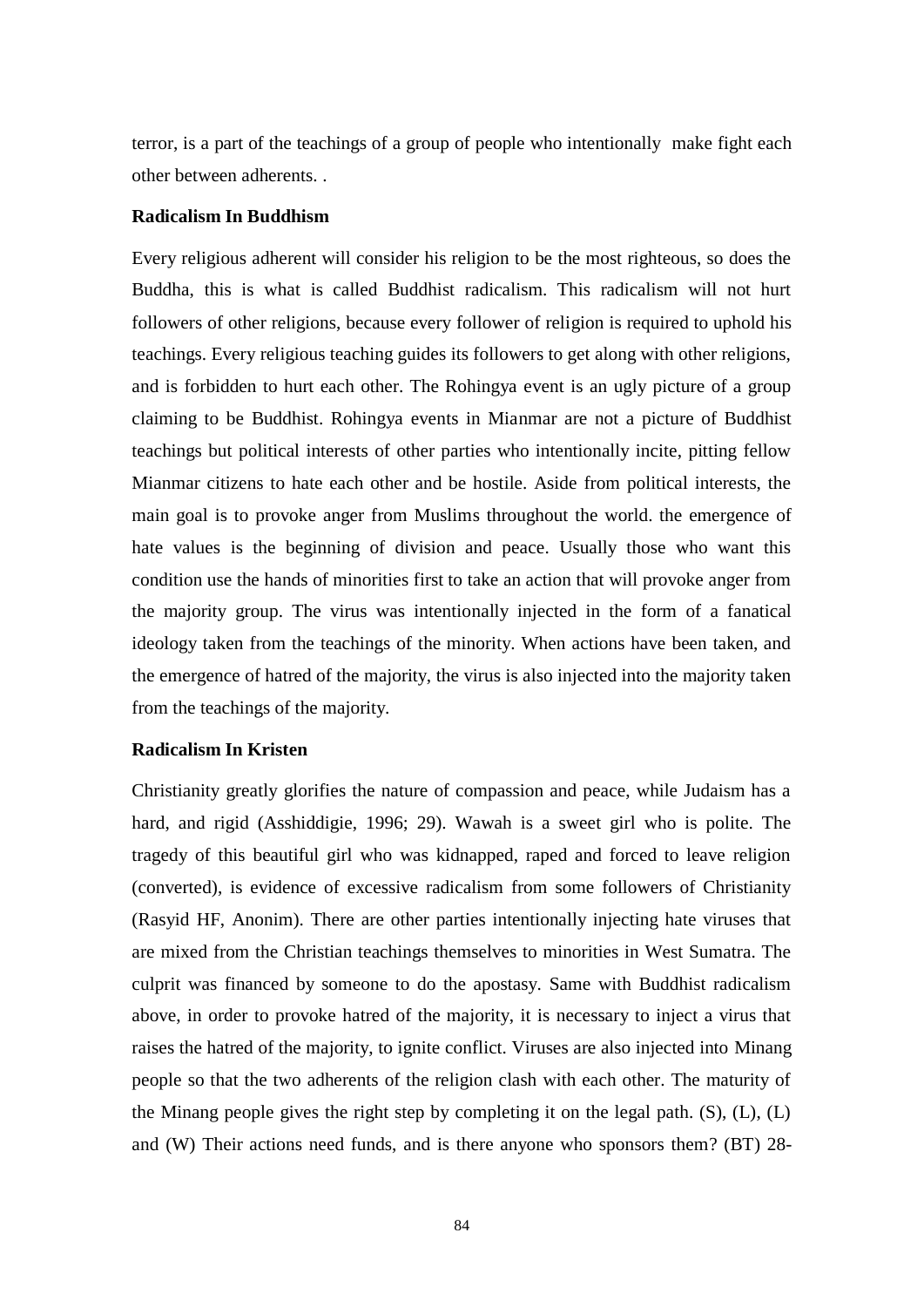year-old Australian citizen shooter in two New Zealand Christhurch mosques, namely: Al Noor and Linwood mosques 50 people died and 50 people injured (Perdana 2019). Based on the confession concerned, he was an ordinary man from a poor family. Then who bought him a weapon, or someone paid to do it ? This is need more research to improve it

#### **Radicalism In Islam**

Muslims do not know about radical and radicalism. The term radical or radicalism is predicted by people who are not part of a group called radical or radicalism. When someone enters an actual Islamic house, then teachings will never be found that hurt innocent people. For this reason, Allah's order tells Muslims to enter Islam itself in its entirety and in its entirety, so that it does not cause different interpretations. This is in accordance with Allah's command in the Albaqarah of the verse 208 which reads as follows:

Al-Baqarah 208

 $\ddot{\phantom{0}}$ ﴾٢٠٨ { اِنَّهُ لَـكُمۡ عَدُوٌّ مُّبِيَنِّ وَلَا تَتَّبِعُوٓا خُطُوٰتِ الشَّيۡطَٰنِ ۞ يٰٓأَيُّهَا الَّذِيۡنَ أمَنُوا ادۡخُلُوٓا فِى السِّلْهِ ĺ ו<br>ו ĺ  $\ddot{\phantom{0}}$ ׀<br>ׇׇׇ֚֚֡ Ļ ļ.

Meaning: *Hi the people who believe , enter into the whole Islam, and do not take the steps of shaitan. Surely shaitan is a real enemy to you. (Quran-Indonesian; 2019). (Quran-Indonesian; 2019).*

This verse appealed to those who believed, to enter as a whole and not half. People who study Islam deeply will understand to their teachings more than people who are not serious about learning them. Allah has commanded in the text of the Alag, which reads:

Al-Alaq 1

﴾ا ﴿ أَقُرَاً بِاسْمِ رَبِّكَ الَّذِيۡ خَلَقَ ĺ ĺ j

Meaning: 1. *Read by (mentioning) the name of your Lord Who created*. (Quran-Indonesian; 2019).

This reading command was revealed first so that Muslims can understand it and not give the wrong meaning in applying the verse. In every religion is forbidden to impose its religion on other people especially teachings that have the opportunity to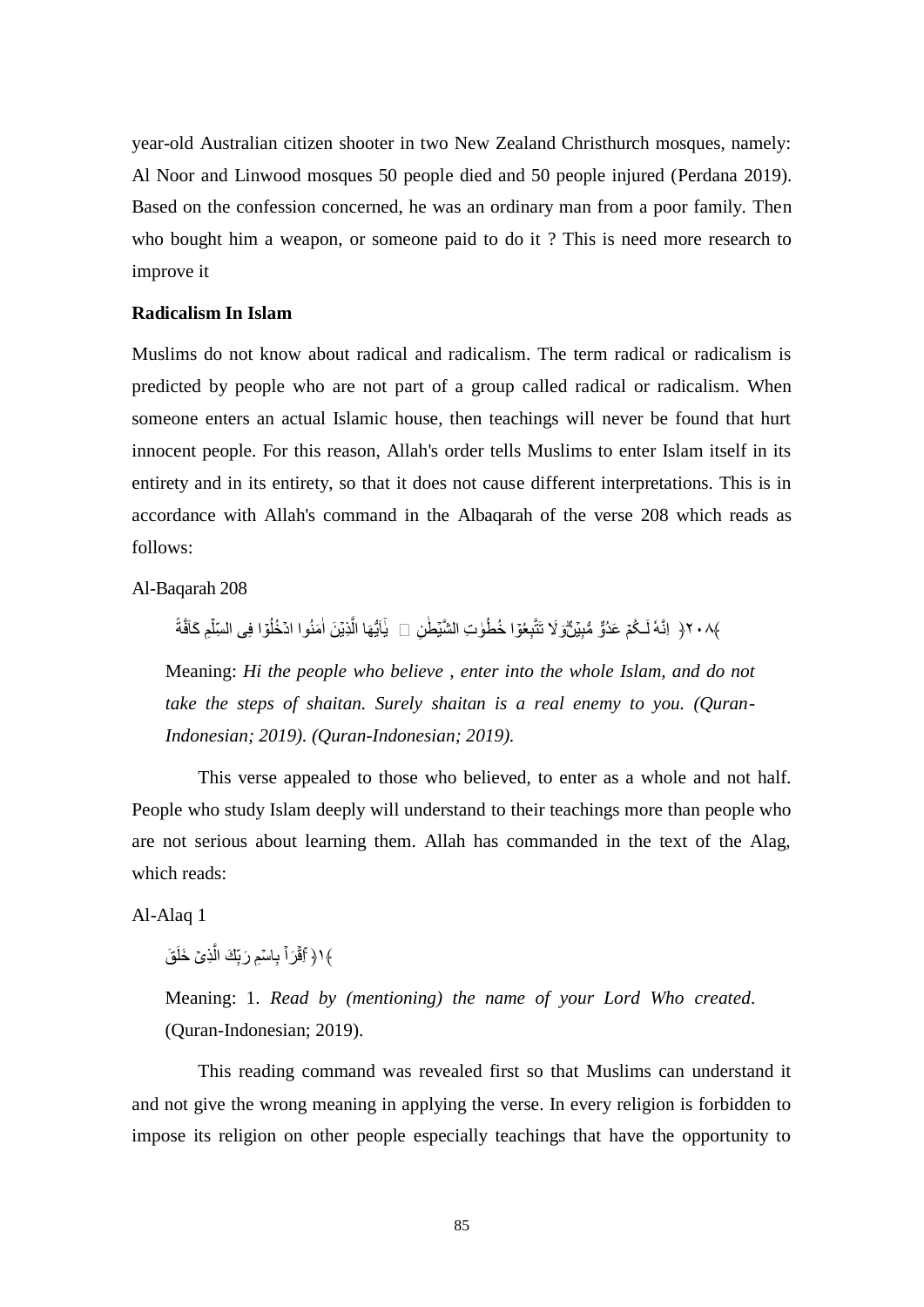give different views from each other. Islam is expressly not going to impose its religion on others in any form let alone injure innocent people. Excessive radicalism is merely the engineering of others to involve Muslims who do not enter into the whole of Islam itself and get caught up in the hatred of others for their actions. The Qur"an explains in the Albaqarah verse 256 verse of the Al-Qur'an which reads:

Al-Baqarah 256

كَفُرٌ بِالطَّاغُوّتِ وَيُؤْمِنُّ بِاللهِ فَقَدِ اسْتَمْسَكَ بِالْحُرْوَةِ قَدْ نَّبَيَّنَ الرُّشْدُ مِنَ الْغَيّ  $\mathbb{I}$  'لآ لِكْرَاهَ فِى الدِّيْنِ  $\overline{\phantom{0}}$ ĺ  $\ddot{\phantom{0}}$ ĺ ﴾۶۵۶﴿ ۞ وَاللَّهُ سَمِيَّعٌ عَلِيَّمٌ لَا انْفِصَامَ لَـهَا ۞الَّوُنَّقَٰى ĺ أ

Meaning: *There is no compulsion to (enter) religion (Islam); indeed the right path is clearer than the way that is astray. For that whoever denies Thaghut [162] and believes in Allah, then indeed he has adhered to a very strong knot that will not break. And Allah is Hearer*, Knower. (Quran-Indonesian; 2019)..

This Albaqarah verse of al-Shafiq in verse 256 is very clear that Islam never imposes its religion on others. This verse illustrates that there is no radical or radicalism in Islam. The Qur'an indeed states that Islam is a fixed price and the right way to reach the life of the World and the Hereafter, but it does not have to hurt the followers of other religions that have different views. Islam in religious tolerance provides freedom for every believer to practice his religion based on his own rules. Islam has also explained in the alkafirun verse verse 6 which reads:

## Al-Kafirun 6

ا لَـلْكُمۡ دِيۡنُكُمۡ وَلِیَ دِیۡنِ $\rightarrow$   $\ast$  ( Meaning: *For you your religion, and for me, my religion* "(Qur'an-indonesia; 2019).

For you is your religion, giving the meaning of how to carry out the teachings of each religion based on the respective religious rules because your religion is for you, the Qur'an is only for people who adhere to Islam, not impose Islamic teachings on other religions by being forced, hurt, killed and so on.

That for you is your religion and for me is my religion. Hardline Islam is associated with extreme, conservative, stagnant, conservative and anti-Western attitudes. The use of the term cannot be attributed to Islam, because Islam is a religion that is Rohmatun lil"alamiin. Islam does not teach its followers to carry out acts of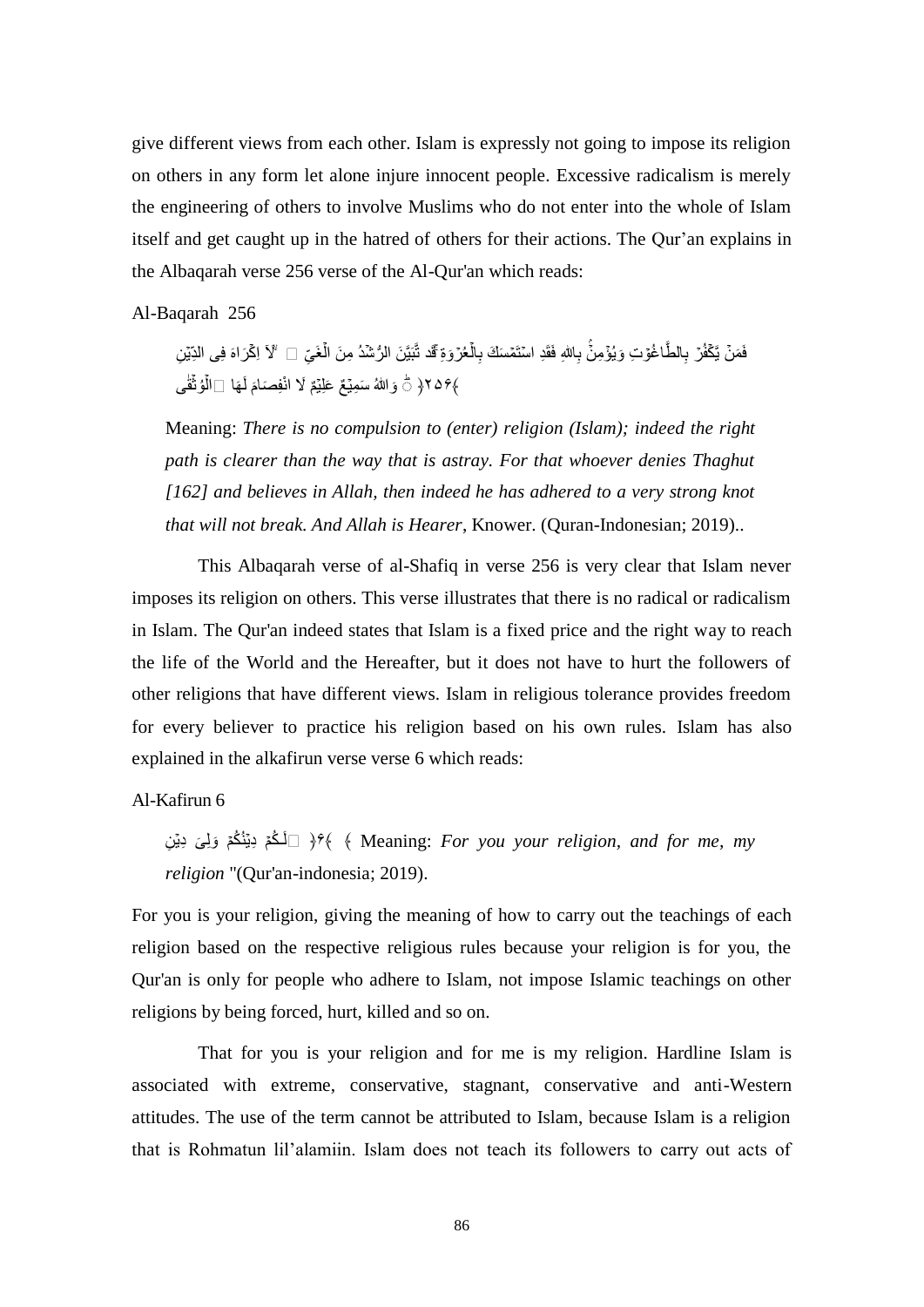terror. More precisely, excessive radicalism is a movement carried out by individuals or groups harmed by socio-political and socio-historical phenomena, even though by raising religious banners (Wijaya, 2014; 2). Radicalism arises due to studying Islam not entirely so that the mastery of its teachings is not very deep, and is not caused by elements of modernization.

Islam itself does not have teachings to antagonize people who are opposed to beliefs, but try to live side by side with each other, especially in social activities. Islamic radicalism will lead to the birth of radicalism in other religious groups, because every religion believes that death in defending their respective religions will be rewarded with heaven. Islam recognizes the existence of Jews, Christians and other people as long as they believe in Allah. The Torah, Zabur and the Bible are the teachings that are in the Qur'an. The period of validity of the book according to the time, as well as the teachings contained in it. As long as it does not conflict with the new rules, the rules will continue to grow and live in the midst of society. The confession is stated in Albaqarah Verse 262, which reads:

## Al-Baqarah 262

لَّذِيۡنَ اٰمَنُوۡٓا وَالَّذِيۡنَ هَادُوۡا وَالنَّصٰلٰى وَالصّٰبِـيۡنَ مَنۡ اٰمَنَ بِاللَّهِ وَالۡيَوۡمِ الۡأخِرِ وَ  $\ddot{\phantom{0}}$  $\overline{\phantom{a}}$ , أ ١ أ ĺ ﴾۶۲﴿ ۞ وَلَا خَوَّفٌ عَلَيۡهِمۡ وَلَا هُمۡ يَحۡزَ نُوۡنَ ۞عِنۡدَ رَبِّهِمۡ ֦֧֦֧֦֧֦֧֦֧֦֧֦֧֦֧֖֪֚֚֚֚֝֝֝֝֝֝֝֬<br>֧֪֪֪֪֪֪֪֪֪֪֪֪֪֪֪֪֪֪֪֪֝<u>֚</u>

Meaning: *Surely the believer of muslims, Jews, Christians and Shabiin people [56], anyone among those who truly believe in Allah [57], days later and do good deeds [58 ], they will receive a reward from their Lord, there is no concern for them, and they will not (also) be sad. [56] Sabiin were people who followed the Shari'ah of the ancient Prophets or those who worshiped stars or gods. [57] Believers as well as Jews, Christians and Shabians who believe in Allah include faith in Muhammad SAW, believe in the Hereafter and do righteous deeds, they get a reward from Allah. [58] It is good deeds ordered by Islam, whether related to religion or not.* (Quran-Indonesian; 2019).

The 4 holy books that are recognized by Muslims, namely the Torah, Zabur, the Bible and the Qur'an, the Qur'an is the latest book. All the holy books contain rules in managing the relationship between humans and their surroundings and humans with their creators. Every rule that is revealed by the Creator will experience improvements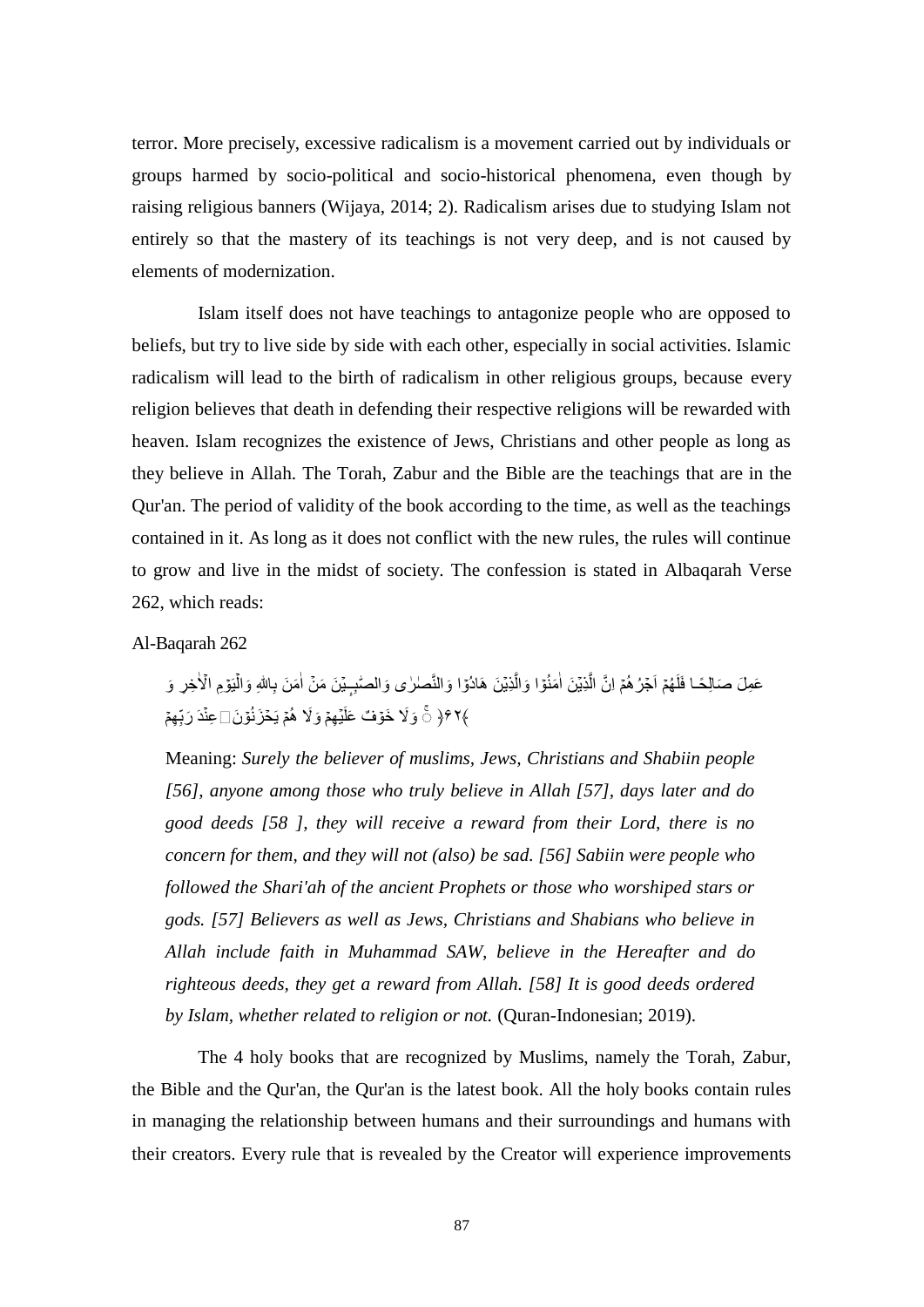and additions. This is becaused by human beings cannot accept the rules at the same time. The old rules would be enhanced by new rules. The Torah which was a book revealed by Allah to the people through Moses Prophet, would be perfected by Zabur which was revealed to The David Prophet, Zabur would be perfected by the Bible revealed through Isa Prophet, then the Bible was perfected by the Qur'an revealed to Muhammad Prophet Shallallahu "Alaihi Wasallam (according Qur"an). Islam does not accept the bible because not of radical or radicalism, but the teachings of the bible teachings have been renewed and perfected by the Qur'an. As an examples of perfect improvement of the teachings of the bible with the teachings contained in the Qur'an are commands to cover sensory areas of the body known as aurat in Islam. Zina acts that are very closely related to genitals often occur in the community, and even occur in the house of worship. Sexual harassment and rape of wawah in West Sumatra is a real example that is carried out due to changes in wawah clothes that have Muslim nuances. As a result, the curves of Wawah's beauty are seen that made his passionate. Muslim clothing according to the Qur"an is a refinement of women's clothing to cover the curves of a woman's beauty so as not to cause bad intentions from someone who sees it.

Excessive radicalism and carrying out its own actions harming others are not found in the teachings of the Qur'an. Deliberation, commemorating others is a real command in Islam. This teaching is found in the Epistle of the 84th verse which reads:

Al-Baqarah 84

﴾٨٣﴿ ثُمّ وَاَنَّـتُمۡ تَشۡهَدُوۡنَوَاِذۡ اَخَذۡنَا مِیۡثَاقَکُمۡ لَا تَسۡفِکُوۡنَ دِمَآءَکُمۡ وَلَا تُخۡرِجُوۡنَ اَنۡفُسَکُمۡ مِّنۡ دِیَارِکُمۡ ثُمَّ اَقۡرَرۡ Ĺ ć í Ĩ  $\ddot{\phantom{0}}$ ĺ

Meaning: *And (remember), when We take a promise from you (ie): You will not shed your blood (kill people), and you will not expel yourself (your fellow countrymen) from your hometown, then you will vow (will fulfill) you witness it*. (Quran-Indonesian; 2019).

This verse 84 of the Al-Baqarah clearly forbids his followers from taking their own actions. An order that illustrates that reminding others not to do harm to others is a manifestation of the life of Muslims. The vigilante in the context of the meaning of radicalism does not exist in the teachings of the Koran

It is true that in the Qur'an there are commands and orders to fight, but it is fighting people who fight Islam itself, not fighting non muslims of innocent, but people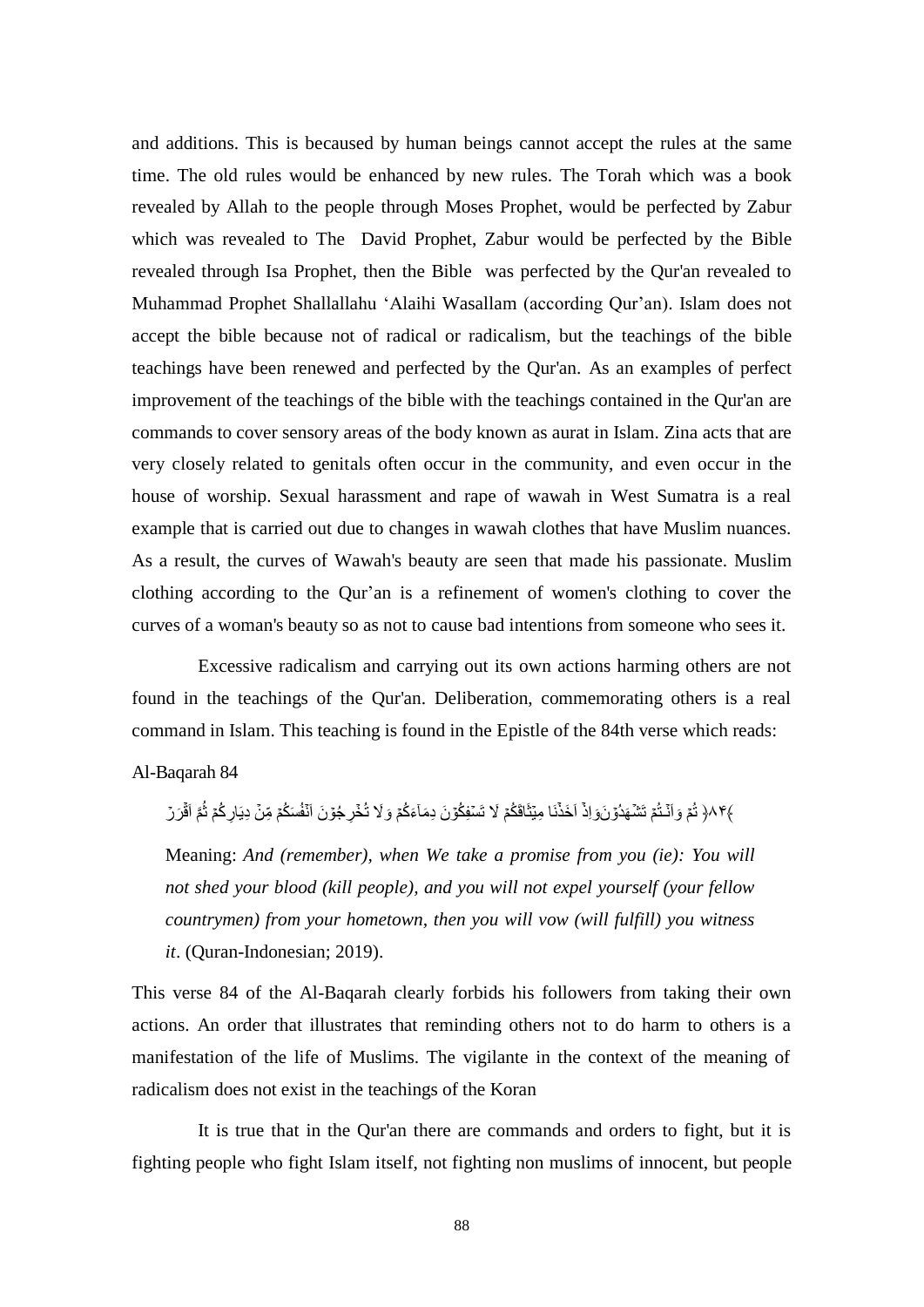who have started hurting Muslims themselves. Even then it was ordered not to exceed the limit. The war command is just to get peace. This teaching is seen in the Albaqarah of the verse 190 which reads:

Al-Baqarah 190

﴾٩٠ ﴿ ۞ اِنَّ اللهَ لَا يُحِبُّ الْمُعْتَدِيْنَ ۚ وَقَاتِلُوٓا فِىِّ سَبِيِّلِ اللهِ الَّذِيِّنَ يُقَاتِلُوۡنَكُمۡ وَلَا تَعۡتَدُوٓا i<br>H ĺ ļ i<br>H

Meaning: *And fight in the way of Allah those who fight you, but do not transgress, for verily Allah does not like those who transgress*. (Quran-Indonesian; 2019).

War in the context of Islamic religion has a clear enemy, not blindly, shooting and killing people who do not know the problem. War is not a billiard ball game, shooting a ball to put another ball into the hole. The war in the verse above is clear against people who fight Islam itself. So it's not a war carried out by people who are branded terrorists now, who are hostile to one group, terrorizing other innocent groups. Even Islamic teachings clearly state that fighting the enemy must not exceed the limit. Islam also commands the people to stop the slander which is the beginning of the movement of fighting fights. Defamation is the most important weapon in propanda politics to cause hatred from one group to another. If the enemy has stopped doing the slander, there will be no hostility automatically. So it is absolutely forbidden to kill people who have no hostility to Islam. This commandment is stated in the Qur'an of the Al-Shafiq verse 193 which reads:

Al-Baqarah 193

 $\ddot{\phantom{0}}$ i ĺ ﴾١٩٣﴿ فَإِنِ انتَهَوَّا فَلَا عُدًوَانَ إِلَّا عَلَى الظُّلِمِيِّنَّوَقْتِلُوِّ هُمِّ حَتَّى لَا تَكُوّنَ فِتَّنَةٌ i<br>H ļ  $\begin{array}{c} \hline \end{array}$  $\ddot{\phantom{0}}$ 

Meaning: *And fight them, so that there is no more slander and (so) obedience is only for God. If they stop (from opposing you), then there is no hostility (again), except for those who do wrong. (Quran-Indonesian; 2019).* 

Living in peace, mutual respect, mutual honour are the ideals of Islamic teachings. War in Islam does not mean losing victories, but rather the will to achieve the goal of lasting peace. In the Al-baqarah verse 190 and the Al-baqarah verse 193 clearly states that the war must not exceed the limits, and is only solely to stop each other's hostility. Radicalism will only lead the adherents to create hostility and always be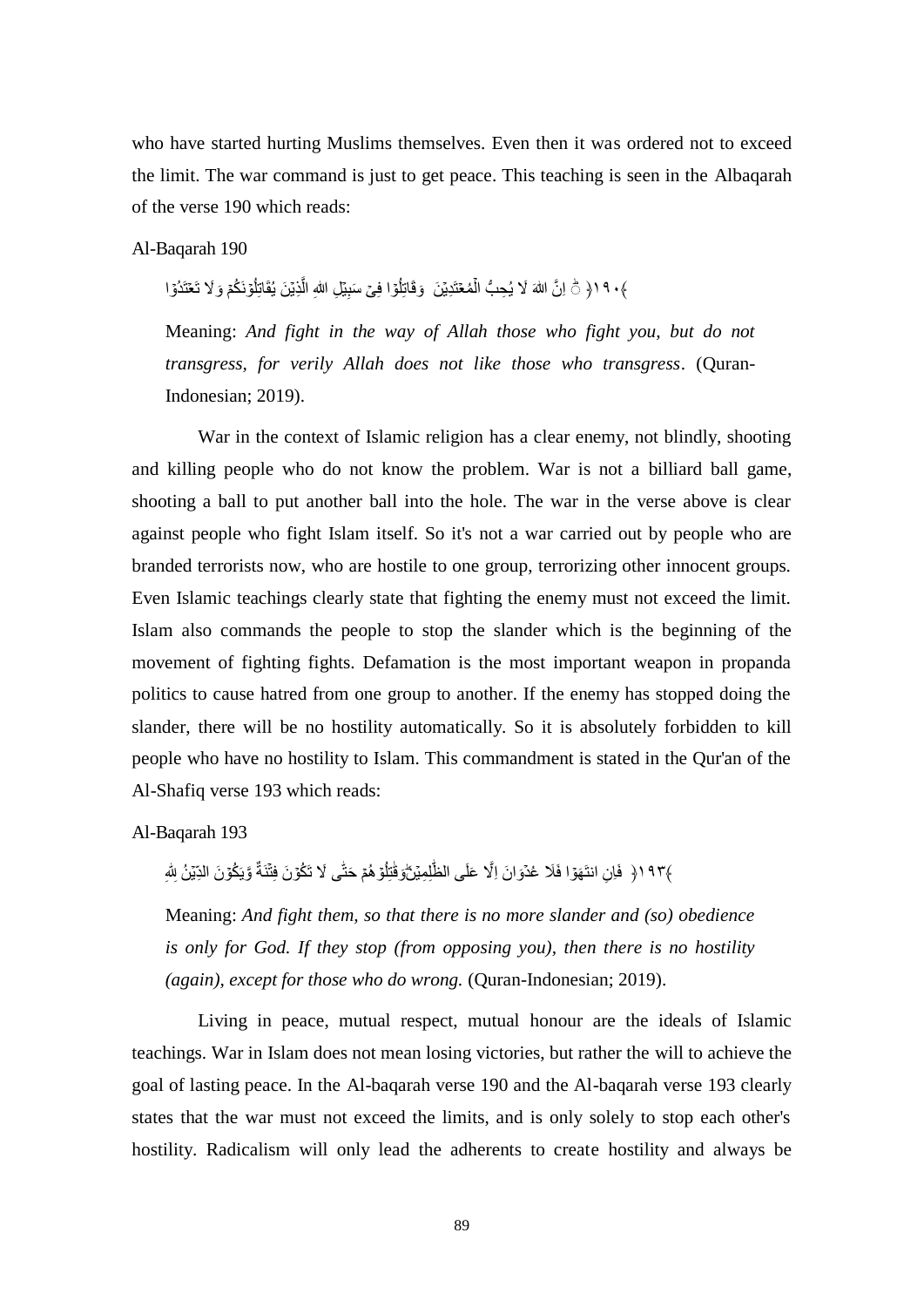hostile to others. This teaching is a misleading doctrine, and a way of doing things that is new, although this understanding has existed since time immemorial.

Jihad is an order to Islam people who believe, and do it solely because they want God's grace. In its implementation, jihad has its own procedures that must be fulfilled by Islam who want to make jihad. None of the verses in the Qur'an which claim to kill people who are not guilty of different religions is jihad. War must not exceed the limits and only to stop the hostility of the people who fight you (Islam itself). This is reinforced by the Qur'an Albaqarah verse 218 which states:

Al-Baqarah 218

يَّمِّإِنَّ الَّذِيْنَ اٰمَنُوٓا وَالَّذِيۡنَ هَاجَرُوۡٓا وَجَاهَدُوۡا فِیۡ سَبِيۡلِ اللَّهِ ۚ اُولٰٓآٍكَ يَرۡجُوۡنَ رَحۡمَتَ اللَّهِ Ĩ I j j  $\overline{\phantom{a}}$ ĺ í  $\lambda$ ۲۱۸

Meaning: *Really is the peoples who believe, those who emigrate and strive in the cause of Allah, they expect the mercy of Allah, and Allah is Forgiving, Most Merciful.* (Quran-Indonesian; 2019).

Every religious community has its own God to worship. And every adherent will continue to defend deathly to the existence of his God (Yulianingsih 2019). Death in defending religion is seen as a noble act known as a strive. This one word is the basic capital to ignite his followers to do everything to carry out their aims and objectives. Solidarity and the value of brotherhood are an order that must be carried out by every human being. Brotherhood in one nation is ordered by each country, the brotherhood of one religion is also commanded by their respective religions. Islam teaches that believers are brothers. Every nation must help each other in the life of the nation, and every believer must help each other to help their fellow believers. Excessive radicalism in the brotherhood will do anything to help his brother. They still do not worship what other religions worship. Islam and Christianity have the same God, the problem is the way and rules for God are different. This is because the rules of the rules in Islam are improvements to the old rules.

## **Terror**

Terrorism and radicalism are two different things but are intertwined with each other. When radicalism is carried out excessively, it will provide an opportunity to always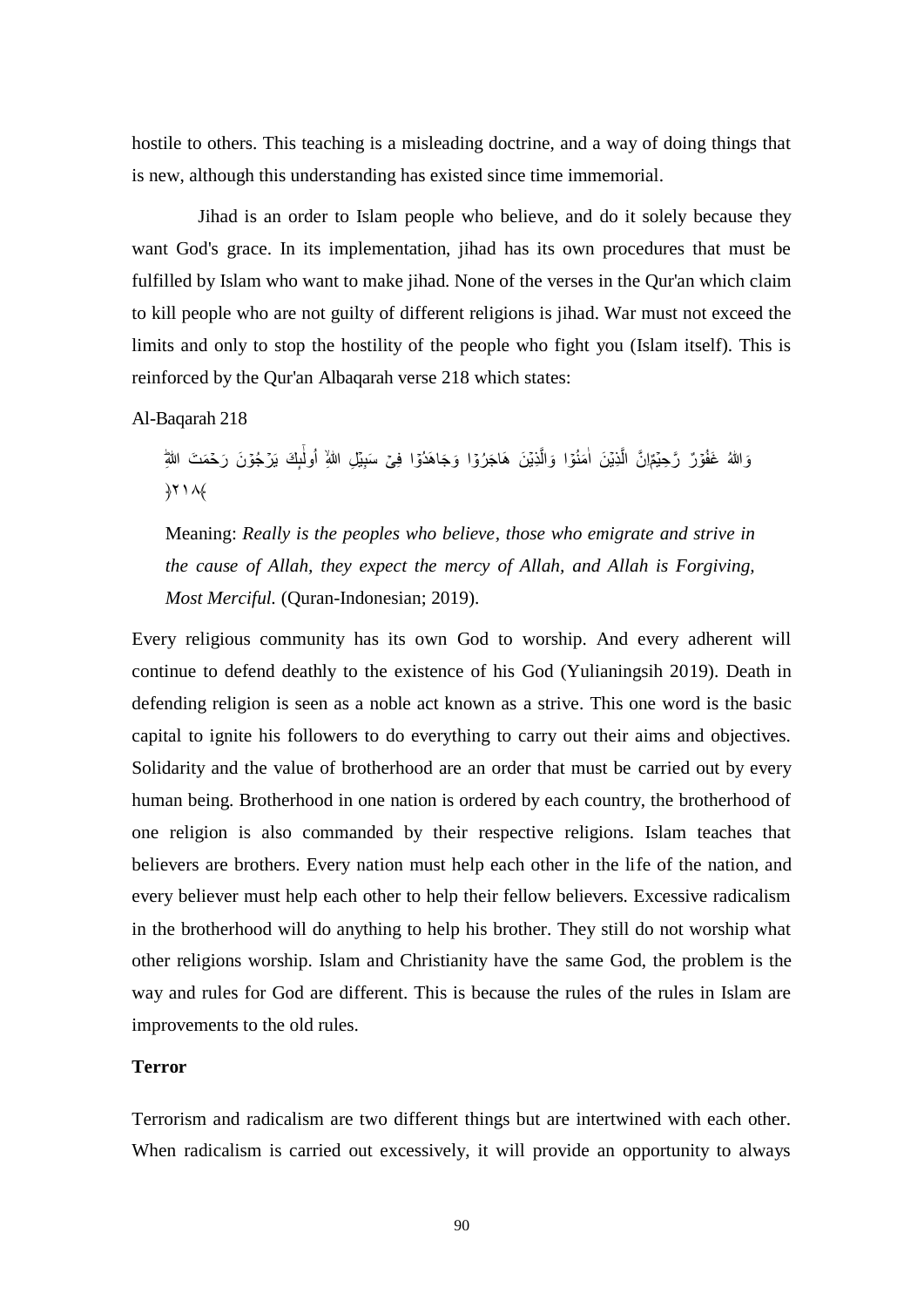blame other people and justify themselves as if they were jihad. More meaning of jihad is not understood in depth and religion is not studied in its entirety, radicalism is more related to models of attitudes or disclosures related to internal religious problems, while terrorism is born by understanding radicalism, and justifying any action to achieve goals to dominate the World, which is based on political, economic and revenge interests (Lubis, 2010; 2).

Terror has harmed and killed innocent people, both from the Islamic community and from other religions. The impact of terror on Islam is very large, such as in Iraq, Afghanistan, Minmar, Somalia, Indonesia, Australia. This action will bear prolonged revenge in Islam itself. Terror can occur anywhere, in tourist areas, traditional markets or airports, every time there is always an Indonesian citizen who becomes a victim (Rusdi, 2016; 43). what happens in countries in the World, Islam is the most number of other people. this action has caused public hatred towards the perpetrators, especially the people who were victims and relatives of the victims. Uncontrolled hatred will also undermine someone in retaliation. Everyone always tries to protect himself, his group and his religion. Opportunities for terror in return for terror are opened by this hate factor. This will inspire war between human beings, groups, and religions, when the act of terror is made as if the religion ordered it to do so. Terror as a criminal act involving actors between countries that can infiltrate the embryo of ideological radicalism from economic inequality to revenge (Rosdianti, 2013; 150). a virus that continues to spread in the form of propaganda politics.

#### **CONCLUSION**

Radicalism is a positive but excessive implementation is a negative act because it has the opportunity to damage other people in a broad sense. Not a single religious order justifies injuring and killing innocent people. There are certain groups of people who deliberately use symbols of religious symbols to achieve their goals. His followers intentionally injected an understanding of the notion of radicalism, to ignite emocial. uncontrolled emocial will have a negative impact on the environment and people who are considered enemies.

Terror is the implication of wrong radicalism. His teachings infiltrated the radicalism. Between radicalism and terror do not have a relationship at all, but will be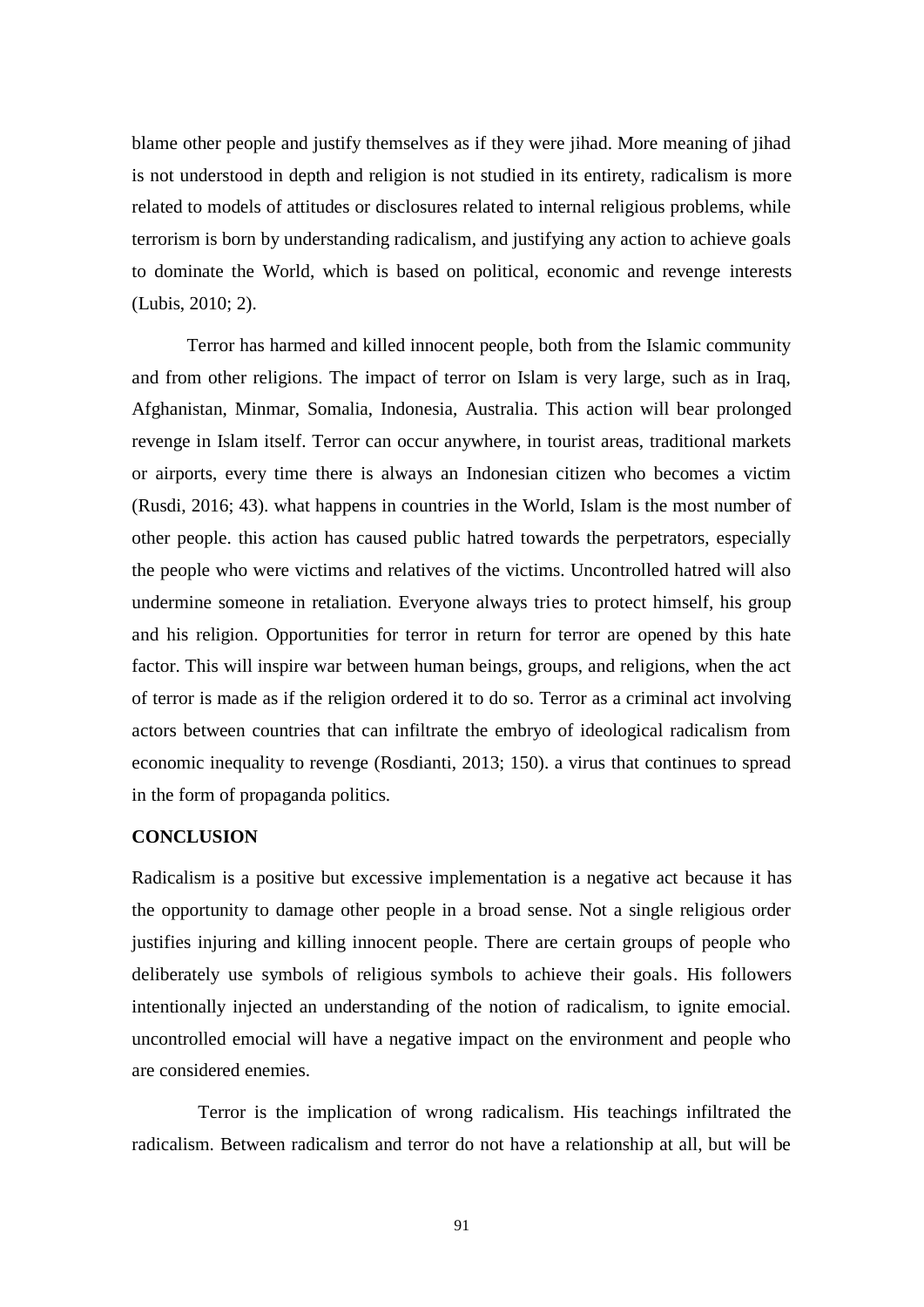interrelated when someone is wrong in interpreting radicalism itself. Before everything happens, all religious people must learn the religion in depth and in its entirety. Injuring and killing innocent people is a teaching that is strictly prohibited by every religion. When prohibiting injuring someone is a fixed price for every believer, then when excessive radicalism can stop by itself.

.Muslims must understand the content of the Qur'an in depth and in its entirety. The meaning of "reading" means understanding it as a guide to life, for that all Muslims must read the translation of the Qur'an itself, in order to understand its content. " Mengaji= read " derived from the word "mengkaji = read deeper", which means to examine in depth the contents of the intended Qur'an

## **BIBLIOGRAPHY**

- Administrator. 2019. *Bukti-Bukti Kematian Isa Al-Masih di Salib dalam Isa dan Islam*. [Online]. Available: [https://www.isadanislam.org/isa-al-masih/bukti-kematian](https://www.isadanislam.org/isa-al-masih/bukti-kematian-isa-di-salib/)[isa-di-salib/.](https://www.isadanislam.org/isa-al-masih/bukti-kematian-isa-di-salib/)
- Agni, Perdana Vidya. 2019. *Korban Tewas Serangan Teror di Masjid Selandia Baru Jadi* 50 *Orang*. **Communishers** Solution *Drang*. **Available:** https://internasional.kompas.com/read2019/03/17 /07180711/korban-tewasserangan-teror-di-masjid-selandia-baru-jadi-50-orang?page=all. Diakses 6 Juli 2019 Pukul 23.19 WIB.
- Ahmad, Rusdi. 2016. *PEDULI Diplomasi Perlindungan Luar Negeri*. Jakarta: Direktorat Perlindungan WNI dan BHI.
- Aris, Lubis Fahmi. 2010. "Kedudukan Hukum " Laporan Intelijen " Sebagai Bukti Permulaan yang cukup dalam Penyidikan Tindak Pidana Terorisme di Indonesia".*Legalitas*. Vol. 12
- Candra, Nivitasari. 2018. *Pengertian Radikal Menurut Para Ahli*. [Online]. Available: <https://pelajarindo.com/pengertian-radikalisme-menurut-para-ahli/> diakses Tanggal 7 Juli 2019 Pukul 06.09 WIB. [Online]. Available: <https://kbbi.web.id/radikal> diakses Tanggal 23 Mei 2019 Pukul 23.25 WIB.
- Fachrul, Rasyid. Anonim. [Online]. Available: http://arsip.gatra.com/2003-10- 31/majalah/artikel. php?pil=23&id=34001.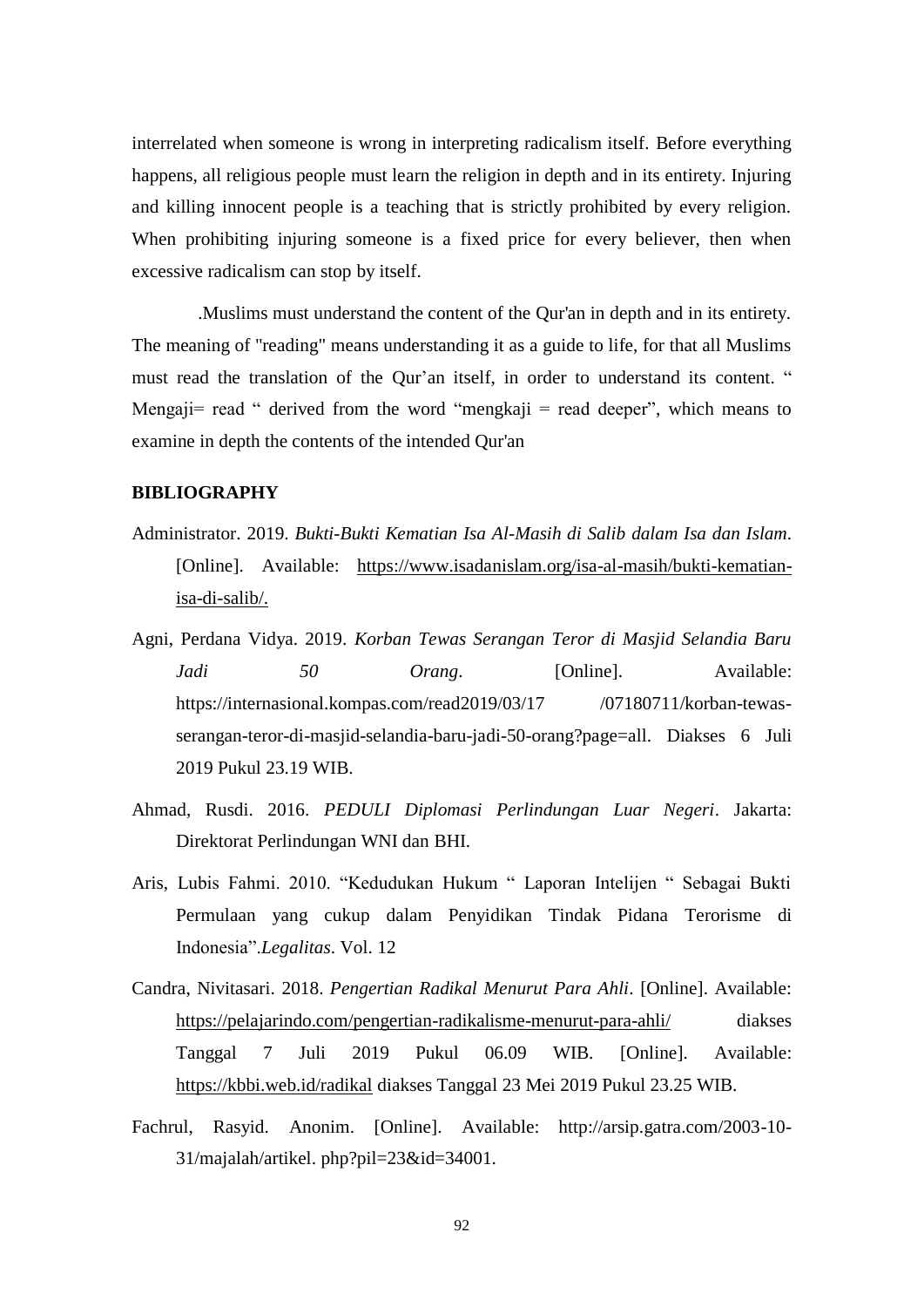- Hart, Michael. Dalam Kumparan 2018. Martin Luther dan Reformasi Agama di Eropa. 2 Maret 2018. [Online]. Available: https://kumparan.com/potongannostalgia/martin-luther-dan-reformasi-agama-di-eropa. Diakses tanggal 8 Juli 2019 pukul 07.22 WIB.
- Hasbiyallah, Dkk. 2016. *Deradikalisasi Islam Indonesia*. Bandung: Pusat Penelitian dan Penerbitan Lembaga Penelitian dan Pengabdian Kepada Masyarakat UNI Sunan Gunung Djati. pp. 98. [Online].Available: http://digilib.uinsgd.ac.id/4869/1/moh.%20sulhan%20DERADIKALISASI%20IS LAM-%20B5.pdf diakses tanggal 15 Mei 2019 Pukul 17.43 WIB.
- Hermawan, Bagaskoro. 2016. *Siang di sebuah Mesjid di Negeri Ginseng, Laporan Utama dalam Menangkal Radikalisme WNI/TKI di Luar Negeri*. Peduli, Jakarta: Ditjend Perlindungan WNI dan BHI, Ditjen Protokol dan konsuler.
- Iqbal, Kholidi. 2016. *Ancaman Baru Radikalisme ISIS*. [Online]. Available: [https://geotimes.co.id/kolom/ancaman-baru-radikalisme-isis/.](https://geotimes.co.id/kolom/ancaman-baru-radikalisme-isis/) Di akses tanggal 2 Juni 2019 Pukul 23.18 wib. Kafir hanya sebuah kata yang membedakan antara orang islam dengan orang non islam, tak lebih dari itu. Kafir tidak memberikan makna jelek tetapi hanya semata mata membedakan antara kelompok orang orang yang menganut agama di luar Islam.
- Jimly, Asshiddigie. 1996. *Pembaharuan hukum Pidana Indonesia*. Bandung: Angkasa.
- Maxmanroe, Anonim. *Pengertian Radikalisme, Sejarah, Ciri-Ciri, Penyebab Radikalisme* [Online]. Available: [https://www.maxmanroe.com/vid/sosial/pengertian-radikalisme.html.](https://www.maxmanroe.com/vid/sosial/pengertian-radikalisme.html) Diakses Tanggal 24 Mei 2019. Pukul 00.02 WIB.
- New Indonesia. 2019. [Online]. Available: [https://www.bbc.com/indonesia/dunia-](https://www.bbc.com/indonesia/dunia-47822996)[47822996](https://www.bbc.com/indonesia/dunia-47822996) diakses Tanggal 26 Juni 2019, Pukul 23.47 WIB.
- Nur, Listiawati. 2016. "Persepsi Siswa Terhadap Jiwa Juang Mereka serta Pola Asuh Orangtua dan Guru di SD Berakdittasi A dan C di Kabupaten Bantul dan Bone Bolongo (Student perception On their Adversity Quotient and Parenting Of Parents and teacher on Primary Schools Acreedited A and C In The District Of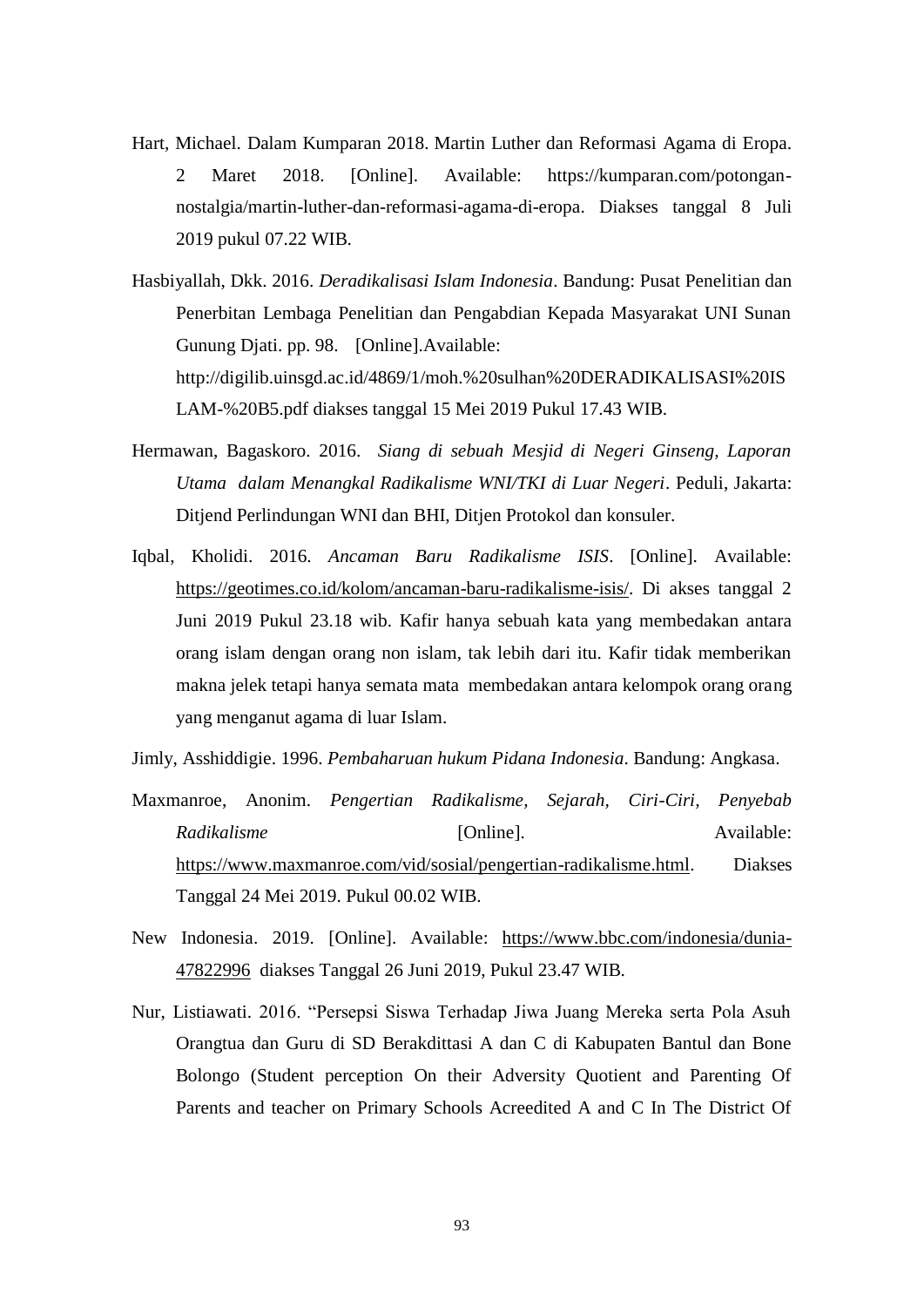Bantul and Bone Bolango)". Dalam *Jurnal Pendidikan dan Kebudayaan*. Vol 1. Jakarta: Balitbang Kemendikbud. pp. 296.

- Online Al-Quran-Indonesia. 2019. [Online]. Available: https://alquran-Indonesia.com/index.php? surah=2&a=142&b=252. Diakses tanggal 26 April 2019 Pukul 00.22 WIB.
- Online KBBI. 2019. [Online]. Available: [https://kbbi.web.id/radikalisme.](https://kbbi.web.id/radikalisme) Diakses Tanggal 23 Mei 2019 Pukul 23.36 WIB.
- Policy, Brief. 2017. *Populisme di Eropa dan Amerika Serikat Dampaknya bagi Indonesia*. Jakarta: Kemenluri.
- Rahimsyah. 2014. *Kisah 25 Nabi dan Rasul. Surabaya*, Media Pustaka, [Online]. Available: [https://id.wikipedia.org/wiki/Penyaliban\\_dan\\_kematian\\_Yesus#Perkataan\\_Yesus\\_](https://id.wikipedia.org/wiki/Penyaliban_dan_kematian_Yesus#Perkataan_Yesus_di_atas_salib) [di\\_atas\\_salib.](https://id.wikipedia.org/wiki/Penyaliban_dan_kematian_Yesus#Perkataan_Yesus_di_atas_salib) Diakses tanggal 25 Mei 2019 Pukul 15.18 WIB.
- Saekan, Muchith. 2019. "Radikalisme dalam Dunia Pendidikan". Dalam *Jurnal Anonim.*
- Sumber: <http://www.pengertianmenurutparaahli.net/pengertian-radikal-dan-contohnya/> diakses Tanggal 23 Mei 2019 Pukul 23.54 WIB.
- Taufik, Wijaya Nur Amin. 2014. *Hubungan Antara Islam Radikal dan Terorisme*. Yokyakarta: Universitas Gajah Mada. [Online]. Available: https://www. academia.edu/9950730/Hubungan\_Antara\_Islam\_Radikal\_dan\_Terorisme diakses tanggal 26 Mei 2019 Pukul 21.39 WIB.
- Yeni, Rosdianti. 2013. "Amatan Yuridis dan Hak Azazi Manusia Pada Tindak Pidana Terorisme, Teks dan Konteks, Pencegahan dan Pemberantasannya". Dalam *Jurnal HAM.* Vol. IX. Jakarta: Komnas HAM.
- Yulianingsih, 2017. "Ini Makna Jihad Sesungguhnya Menurut Zakir Naik"*.* Dalam *Republika* 3 April 2017 Sumber : [https://www.republika.co.id/berita](https://www.republika.co.id/berita%20/dunia-islam/islam-nusantara/17/04/03/ontnb4377-ini-makna-jihad-sesungguhnya-menurut-zakir-naik) /dunia[islam/islam-nusantara/17/04/03/ontnb4377-ini-makna-jihad-sesungguhnya](https://www.republika.co.id/berita%20/dunia-islam/islam-nusantara/17/04/03/ontnb4377-ini-makna-jihad-sesungguhnya-menurut-zakir-naik)[menurut-zakir-naik.](https://www.republika.co.id/berita%20/dunia-islam/islam-nusantara/17/04/03/ontnb4377-ini-makna-jihad-sesungguhnya-menurut-zakir-naik) Diakses Tanggal 5 Juni 2019 Pukul 21.20 WIB.

Other information resources :